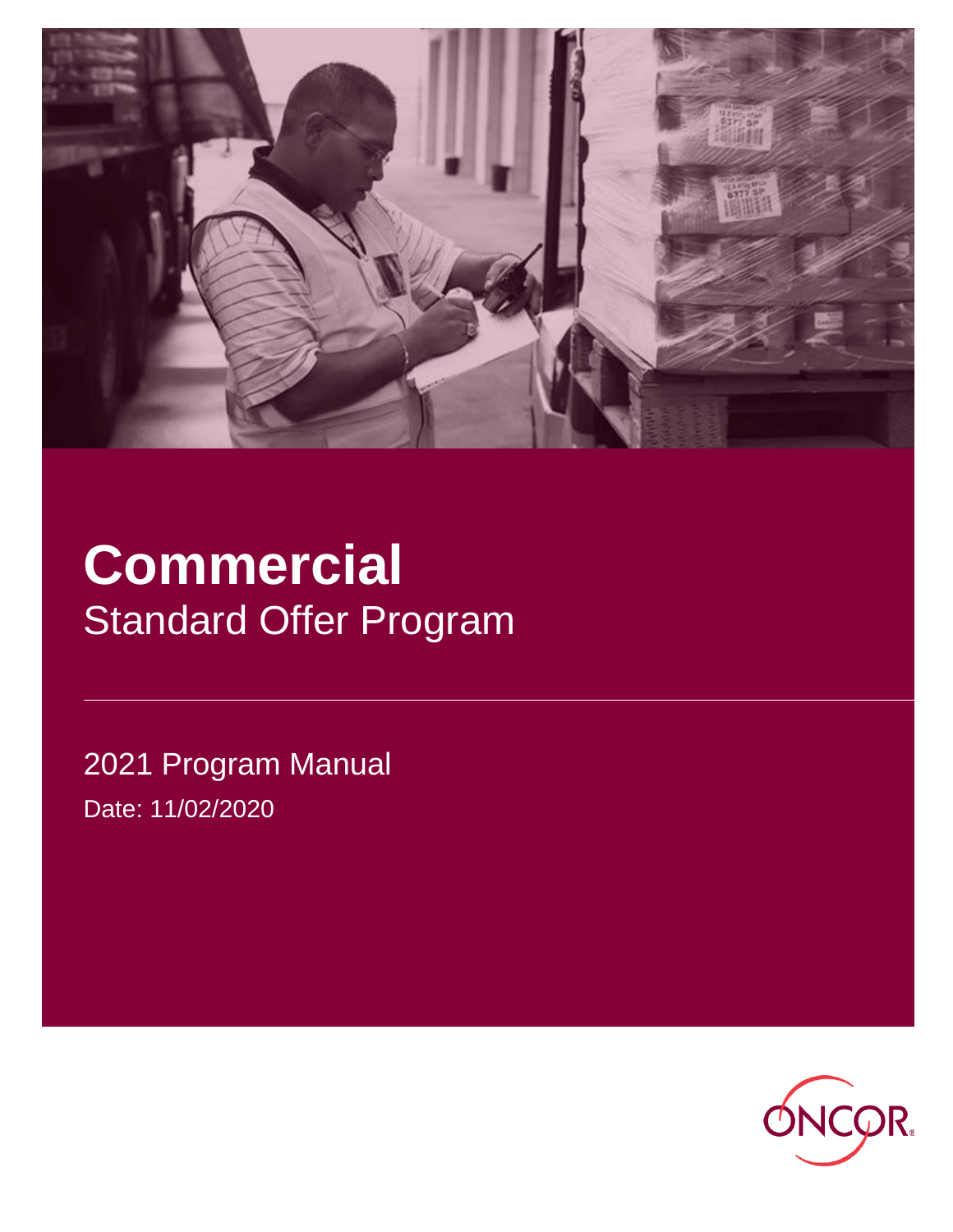# **CONTENTS**

| 1              |            |                                                                      |                                                                   |  |
|----------------|------------|----------------------------------------------------------------------|-------------------------------------------------------------------|--|
| 2              |            |                                                                      |                                                                   |  |
| 3              |            |                                                                      |                                                                   |  |
|                | 3.1<br>3.2 |                                                                      |                                                                   |  |
|                |            | 3.2.1<br>3.2.2<br>3.2.3                                              | Examples of Eligible and Ineligible Energy Efficiency Measures  6 |  |
|                | 3.3        |                                                                      |                                                                   |  |
|                |            | 3.3.1<br>3.3.2<br>3.3.3                                              |                                                                   |  |
| 4              |            |                                                                      |                                                                   |  |
|                | 4.1        |                                                                      |                                                                   |  |
|                |            | 4.1.1<br>4.1.2<br>4.1.3<br>4.1.4<br>4.1.5<br>4.1.6<br>4.1.7<br>4.1.8 |                                                                   |  |
| 5              |            |                                                                      |                                                                   |  |
| 5.1<br>5.2     |            |                                                                      |                                                                   |  |
| 6              |            |                                                                      |                                                                   |  |
|                | 6.1        |                                                                      |                                                                   |  |
| $\overline{7}$ |            |                                                                      |                                                                   |  |
| 8              |            |                                                                      |                                                                   |  |
| 9              |            |                                                                      |                                                                   |  |
|                | 9.1        |                                                                      |                                                                   |  |
|                |            | 9.1.1<br>9.1.2                                                       |                                                                   |  |
|                | 9.2        |                                                                      |                                                                   |  |
| 10             |            |                                                                      |                                                                   |  |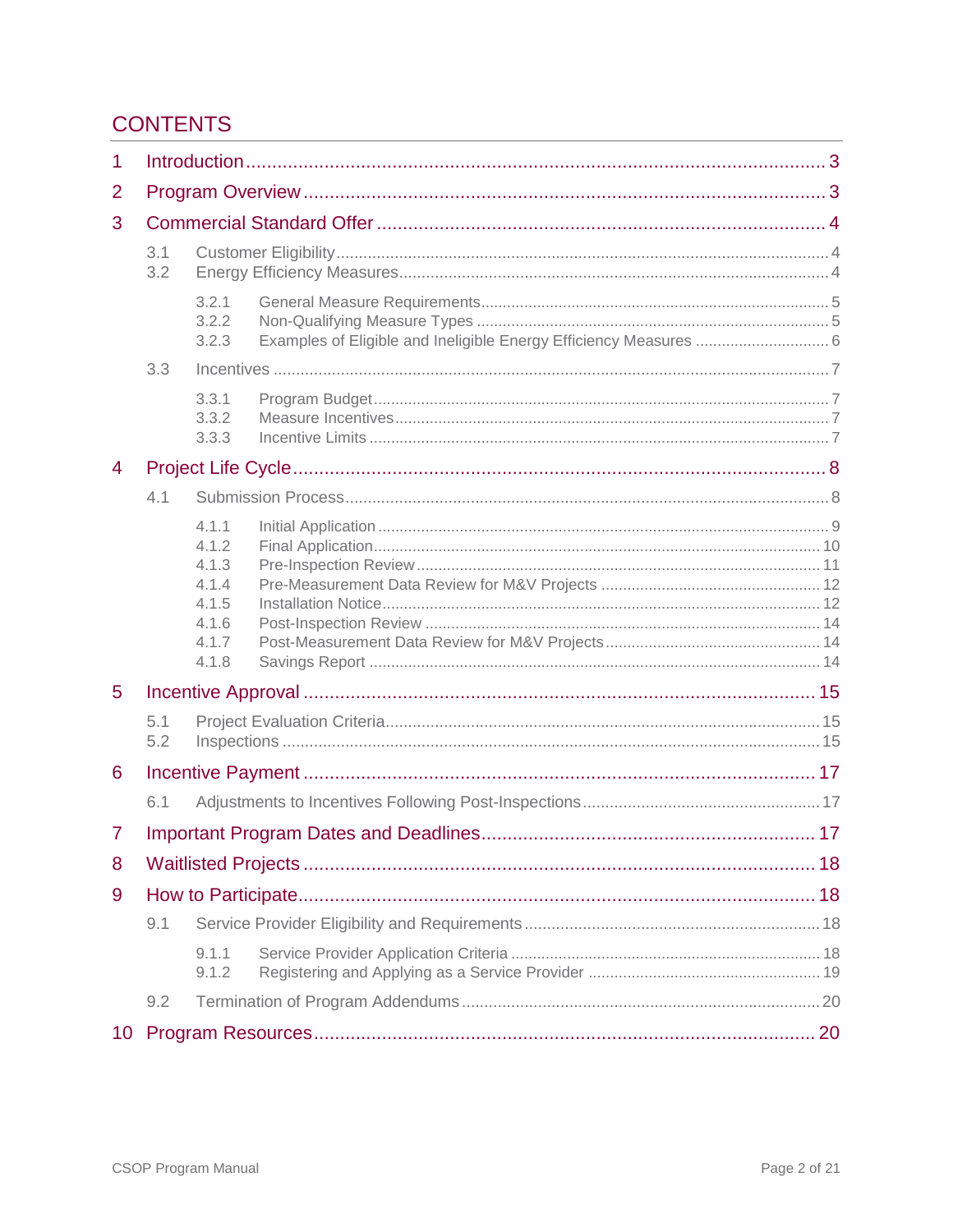# <span id="page-2-0"></span>1 INTRODUCTION

Welcome to the 2021 Oncor Commercial Standard Offer Program (CSOP or the "program"). The CSOP offers incentives for installation of new equipment or retrofit projects at commercial customer locations in Oncor service territory. Eligible customers may include business, government, educational, nonprofit and worship facilities.

CSOP project measures may fall under the deemed savings that do not require measurement and verification. These may include, but are not limited to, lighting, air conditioning, ENERGY STAR® roofs and food service equipment, refrigeration measures and window film as well as new construction that exceed existing energy code baselines per the Texas Technical Reference Manual (TRM). Energy saving projects must be approved by Oncor prior to project start. Once completed, service providers receive incentive payments based on the project's deemed, verified savings.

Measurement and verification ("M&V") projects provide large commercial customers with new or retrofit projects that require "M&V" with incentives of \$10,000 but may be lowered at Oncor's sole discretion.

This program complies with the standard offer program requirements published by the Public Utility Commission of Texas (PUCT). This program manual is intended to inform service providers of the program requirements and processes. However, service providers should also review the PUCT rules related to energy efficiency programs and the requirements in the TRM for energy efficiency programs, and are required to comply with such rules and requirements.

This program manual summarizes program requirements, processes and incentives but may not address all scenarios. Oncor has full discretion to interpret or modify program requirements and may revise the program manual at any time.

Visit the Oncor Energy Efficiency Program Management tool (EEPM), available at [https://eepm.oncor.com,](https://eepm.oncor.com/) to access additional registered service provider resources, including service provider applications, incentive applications, savings calculators and project documentation tools, as well as program rules and incentive budget updates**.** 

We are here to help! If you have any questions after reading these materials, please don't hesitate to contact our program help desk at 1.866.258.1874 or via email at eep[msupport@oncor.com](mailto:support@oncor.com) .

# <span id="page-2-1"></span>2 PROGRAM OVERVIEW

The primary objective of the CSOP is to achieve cost effective reductions in energy consumption. Additionally, the program is designed to:

- Encourage private sector delivery of energy efficiency products and services.
- Achieve customer energy and cost savings.
- Significantly reduce barriers to participation by streamlining program procedures.
- Encourage participation by a wide range of service providers.

The CSOP pays service providers for electric energy efficiency improvements above and beyond the efficiency gains typically achieved in energy efficiency projects. Incentives are offered at a fixed price per kilowatt and kilowatt hour saved, based on the estimated useful life (EUL) of the installed, verified and qualifying measure.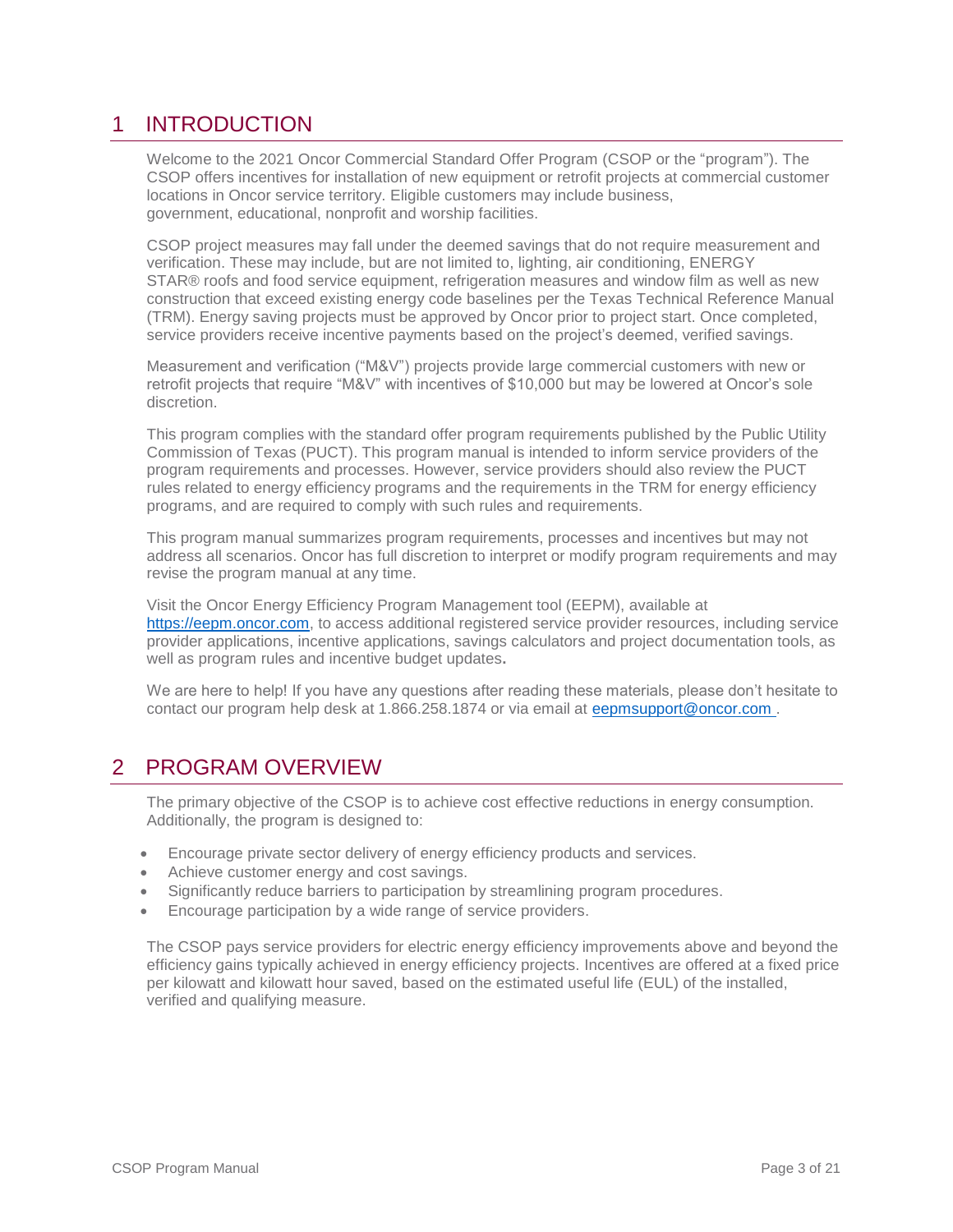# <span id="page-3-0"></span>3 BASIC COMMERCIAL STANDARD OFFER

Through the CSOP, Oncor offers incentives to qualifying service providers and self-sponsors who complete projects with deemed kilowatt and kilowatt hour savings. Oncor will pay service providers a fixed price per kilowatt and kilowatt hour saved, based on the EUL of the installed, verified and qualifying measure. This standard offer incentive is the same for all service providers in the CSOP. The terms of the standard offer are outlined in the program addendum for each service provider.

Through the "M&V" pathway, Oncor offers incentives to qualifying service providers and selfsponsors who complete measures requiring measurement and verification. Oncor will pay service providers a fixed price per kilowatt and kilowatt hour saved, based on the estimated useful life (EUL) of the installed, verified and qualifying measure.

# <span id="page-3-1"></span>3.1 Customer Eligibility

To qualify for program incentives, a host customer must be a commercial customer who is served by Oncor and contributes to the Energy Efficiency Cost Recovery Fund. Each Oncor commercial customer will have a 17-digit premise number (ESIID). An ESIID should appear on a customer's electric bill and always start with "10." For Oncor customers, the third through seventh digits will be either "44372" or "17699." When entering project information in EEPM, only the last seven digits of the ESIID are used as input.



# <span id="page-3-2"></span>3.2 Energy Efficiency Measures

Below are some important guidelines for planning your CSOP project. For a more extensive list of eligible measures, visit [https://eepm.oncor.com,](https://eepm.oncor.com/) select "Commercial" from the "Resources" tab and click "Measure Incentives for Commercial Projects."

# **Deemed, Verifiable Measures Only**

Measures may include lighting, cooling and heating energy efficiency improvements. CSOP incentives are calculated based on peak demand reduction (per kilowatt) and energy savings (per kilowatt hour) that exceed current state and federal minimum efficiency standards when they apply. Only energy efficiency measures with approved deemed savings (as noted in the Texas TRM, version 7.0), and that are approved by Oncor, are eligible for CSOP incentives. All energy and peak demand savings must be measurable and verifiable using visual inspection and deemed savings calculations.

## **M&V Measures**

Projects that include at least one measure that requires M&V will be submitted as an "M&V" project. The "M&V" project can include additional deemed savings measures for each site.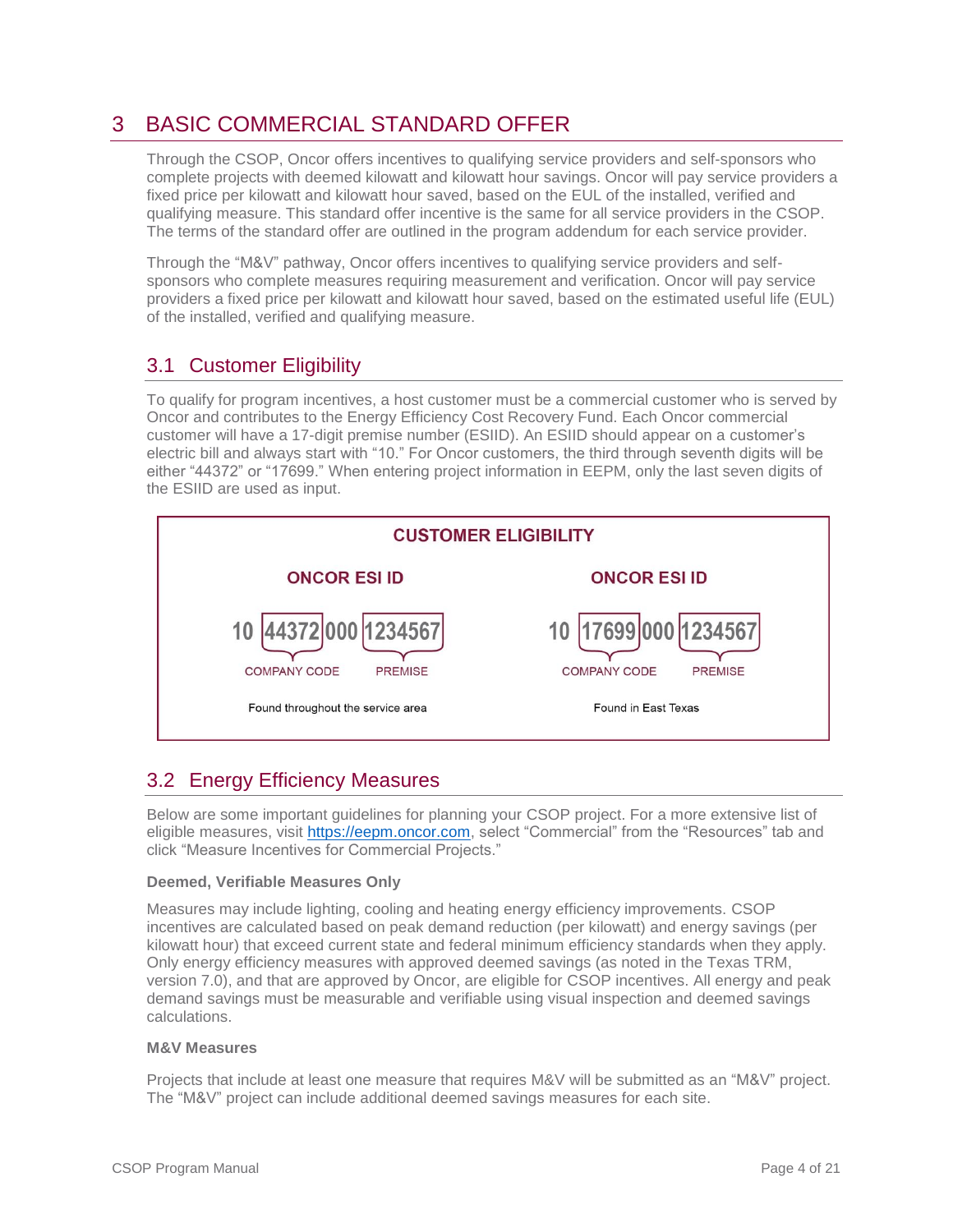# <span id="page-4-0"></span>*3.2.1 General Measure Requirements*

Some general guidelines apply to all program measures. Additional requirements and specifications may also apply for specific measures. Oncor is the final authority on energy efficiency measure eligibility for incentives.

- Eligible energy efficiency measures do not include repair or maintenance activities or behavioral changes.
- Proposed measures must not surpass the program measure's EUL.
- Measure must comply with all requirements of PUCT Substantive Rule 25.181.
- Measures must meet or exceed minimum equipment standards as provided in the TRM.
- M&V measures must produce a measurable and verifiable electric demand reduction and/or reduce electrical usage.
- All M&V projects and measures must be reviewed and pre-approved by Oncor.

Additional measure-specific restrictions may apply to your project.

# <span id="page-4-1"></span>*3.2.2 Non-Qualifying Measure Types*

The following measure types are ineligible for program incentives:

- Measures that involve plug loads (loads that plug into a standard wall or floor outlet).\*
- Measures that involve track lighting or are installed in areas where they will not remain in place for the measure life.
- LED lighting that is not qualified by or is missing documentation from ENERGY STAR®, the Design Lights Consortium (DLC) or other organizations as noted in the TRM at the time an initial application (IA) is submitted.
- Retrofit of fluorescent troffers with linear LED replacements or any modification to a fixture that may void the Underwriters Laboratories (UL) listing.
- New construction lighting projects using non-qualified LEDs, unless preapproved by Oncor for decorative purposes.
- New construction or retrofit lighting projects using metal halide fixtures.
- Measures that involve self-generation or cogeneration, except for certain renewable technologies.
- Measures that rely on changes in customer behavior and require no capital investment.
- Measures that achieve savings through equipment maintenance, commissioning, operational changes or controls without equipment efficiency upgrade.
- Measures that result in negative environmental or health effects.
- Measures that receive an incentive through any other energy efficiency program offered by Oncor.

\* As a general rule, energy efficiency measures involving plug loads (equipment or appliances that are plugged into standard electrical outlets) are not permitted. Oncor may waive this restriction if the service provider provides Oncor with reasonable assurance that the energy and/or demand savings associated with such energy efficiency measures are likely to persist over the EUL of the energy efficiency measure and quantifiable energy and/or demand reductions meeting the requirements of PUCT Substantive Rule 25.181 can indeed be achieved through the proposed energy efficiency measure(s).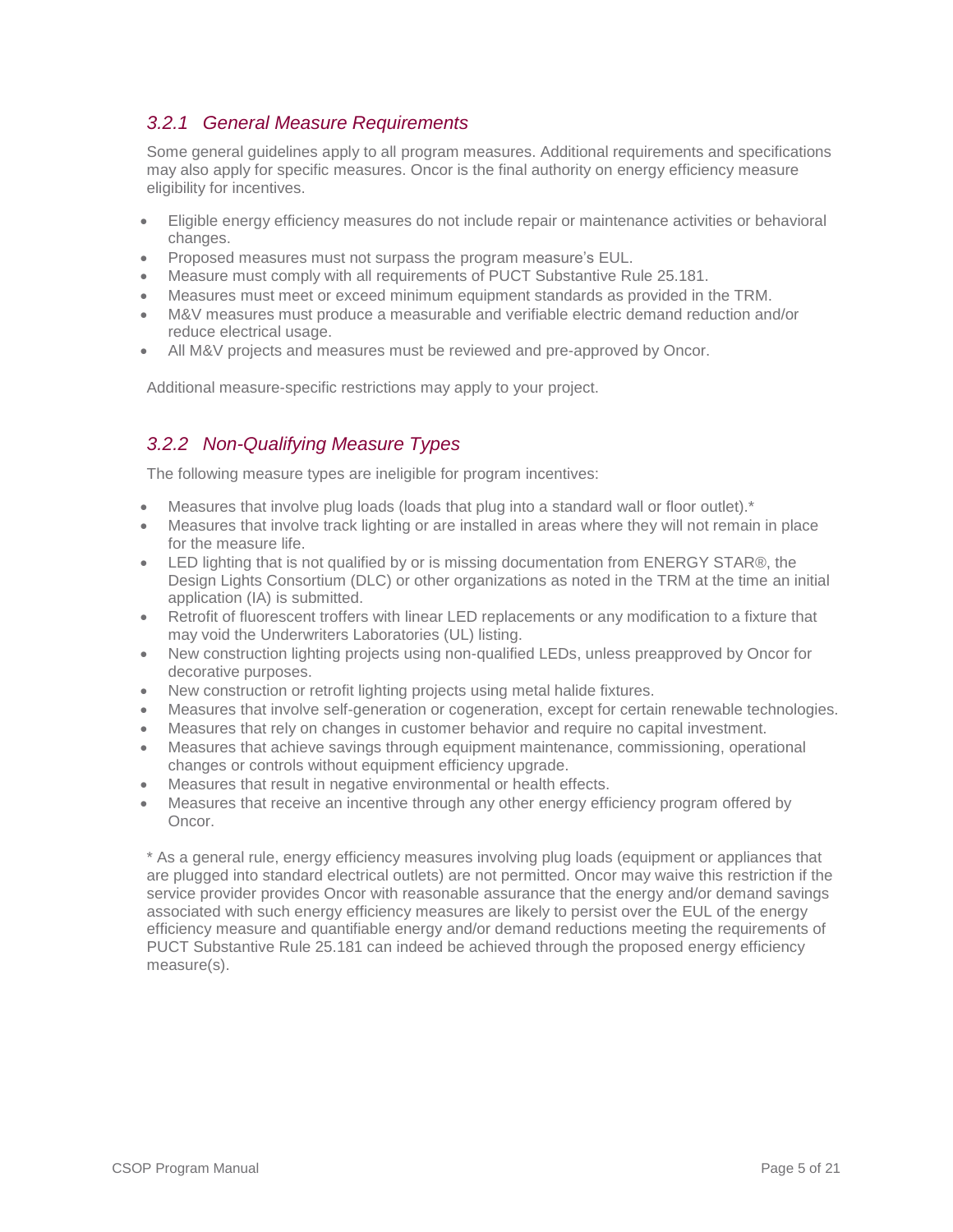# <span id="page-5-0"></span>*3.2.3 Examples of Eligible and Ineligible Energy Efficiency Measures*

Below are some examples of eligible and ineligible energy efficiency measures. However, a service provider may propose other energy efficiency measures for which a deemed savings value has been provided and approved by Oncor for inclusion in the program, provided the measure produces a measurable and verifiable electric demand reduction and/or reduce electrical usage through an increase in energy efficiency.

## **Common eligible energy efficiency measures:**

- Lighting (including LED, T8 and T5 upgrades) and controls for new construction and retrofit projects. LED screw-ins are allowed in appropriate areas—verify with Oncor program manager for project specific eligibility.
- Cooling equipment, including chillers, DX units and heat pumps for new construction, early retirement and replace-on-burnout projects.
- Air infiltration and insulation for master-metered multi-family units.

## **Sample ineligible energy efficiency measures:**

- Measures that do not raise efficiency above current standards.
- Measures that do not meet or surpass the program measure's EUL.
- Cogeneration and self-generation projects, except for renewable DSM technologies.
- Load shifting or load management measures.
- Load reductions caused by building vacancies.
- Measures that rely solely on changes in customer behavior and require no capital investment.
- Measures for which incentives were received from another Oncor program.
- Repair and maintenance measures or measures that are not permanently installed.
- Energy-efficient gas measures when replacing non-electric technologies.
- Measures that result in negative environmental or health effects.
- Power factor correction devices
- Non-labeled LEDs

## **Multiple Measures and Multiple Sites Are Encouraged**

A project is defined by a set of proposed or installed measures and estimated demand and energy savings included in a single IA. Comprehensive projects that include a range of measure types are encouraged.

One project may involve the installation of measures at more than one customer site so long as the customers and sites are similar. For example, installation of measures at a chain of grocery stores may include more than one customer but may constitute a single project.

# **New Construction Projects May Be Eligible**

New construction projects may be eligible for CSOP incentives if the service provider and incentive have influenced the host customer to install a design or equipment with a higher level of efficiency than what the host customer would have otherwise installed.

In addition, the host customer must confirm the incentive was vital to the increased efficiency. New construction facilities originally designed to meet high energy efficiency or net zero energy requirements may not be eligible to receive CSOP incentives if Oncor determines, in its sole discretion, the incentive was not vital to increasing the overall energy efficiency of the facility.

New construction projects include:

- New construction of a building, facility or addition.
- Renovation that results in a change of building type.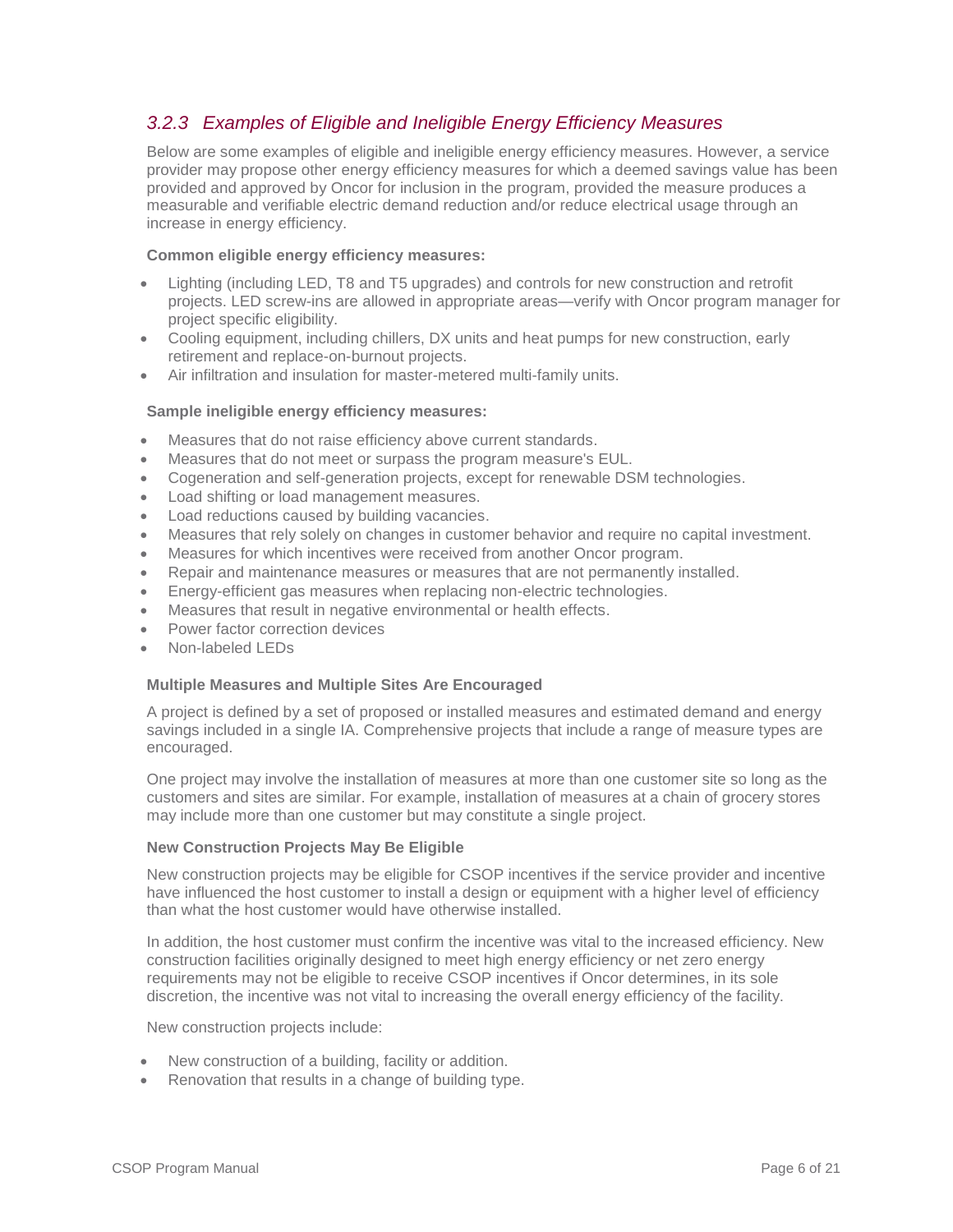Only areas that have undergone construction are eligible for new construction incentives. Final determination of the eligibility of a new construction project is at the sole discretion of Oncor.

New construction incentive applications are also subject to special submission and documentation guidelines. See Section 4.1, "Submission Process," for details and deadlines when planning your new construction project.

# <span id="page-6-0"></span>3.3 Incentives

# <span id="page-6-1"></span>*3.3.1 Program Budget*

The Oncor CSOP offers an incentive budget for the 2021 program year. Oncor reserves the right to adjust the budget as it deems necessary, in its sole discretion.

Project applications will be accepted until November 15, 2021, or until all program funding for the program year has been exhausted. Check the status of available funding any time by logging in to [https://eepm.oncor.com](https://eepm.oncor.com/) with your registered service provider account.

# <span id="page-6-2"></span>*3.3.2 Measure Incentives*

Incentive payments will feature two components: a set \$/kW incentive for demand reduction and a \$/kWh incentive for energy savings, and will be based only on savings that exceed current minimum state and/or federal efficiency standards. Incentives are calculated using a formula that takes into account the measure's deemed annual savings, its EUL, a net present value calculation and, in applicable counties, a geographic multiplier. For a list of measure incentive amounts, visit [https://eepm.oncor.com;](https://eepm.oncor.com/) select "Commercial" from the "Resources" tab and then click "Measure Incentives for Commercial Projects."

## **Geographic Multiplier**

In order to promote energy efficiency activities throughout the entire service area, there will be an additional 15% payment for all projects completed at sites outside the five-county metroplex area. The metroplex area includes Dallas, Tarrant, Rockwall, Denton and Collin counties.

## **Net Present Value Calculation**

The incentive calculation will use a discount rate of 7.44% and an escalation rate of 2%.

# <span id="page-6-3"></span>*3.3.3 Incentive Limits*

## 3.3.3.1 Per-Project Incentive Limits

The minimum CSOP project incentive that can be requested is \$500. The minimum "M&V" project incentive is typically \$10,000 but may be lowered at Oncor's sole discretion. Incentives will also be limited to a percentage of the total cost of the project. In no case will Oncor pay incentives greater than 50% of the total project cost (as determined by Oncor, in its sole discretion, based on information provided by the service provider and any supplemental information gathered or requested by Oncor).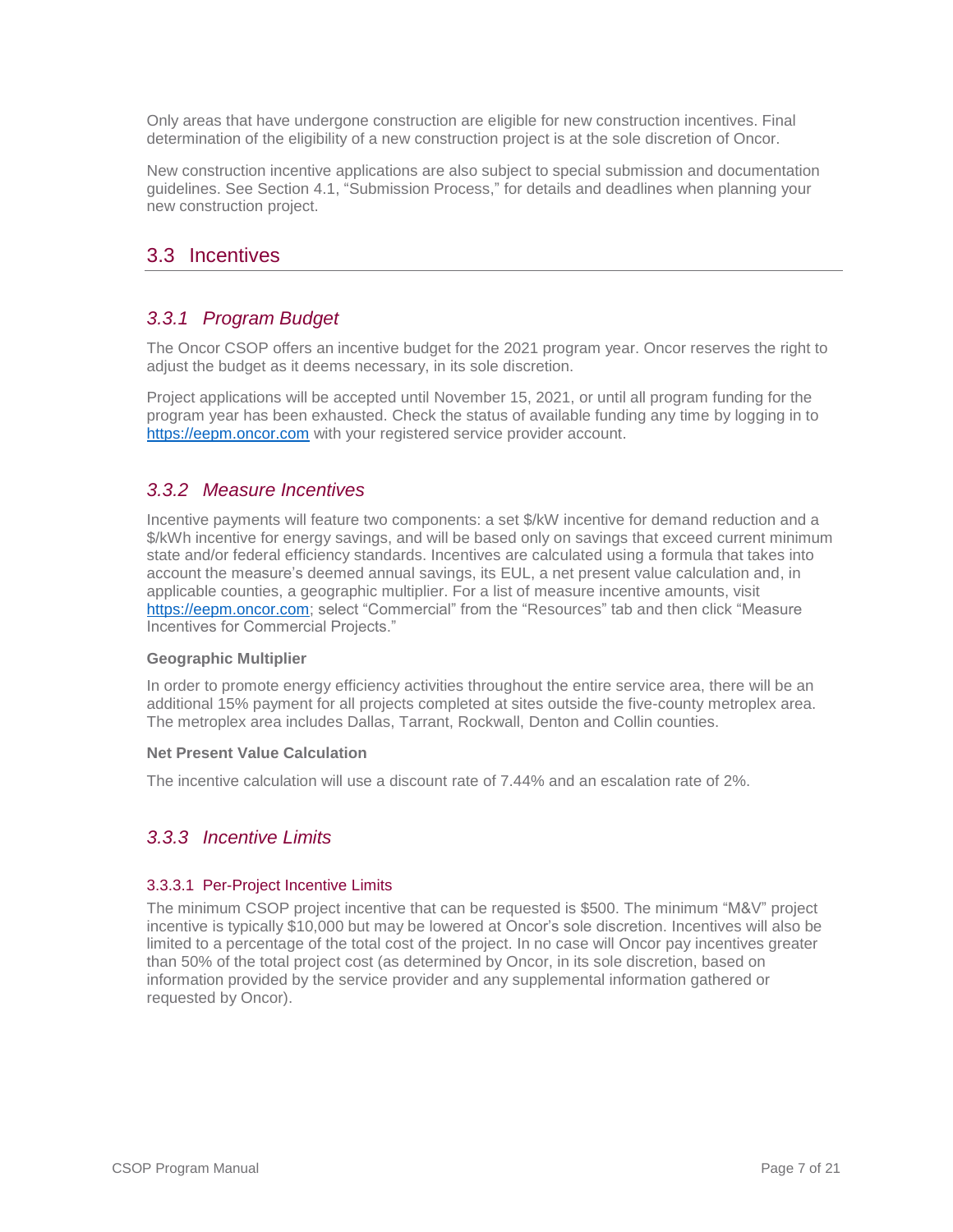## 3.3.3.2 Service Provider Incentive Limits

To ensure incentives are available to multiple service providers, no service provider and/or its affiliates may receive more than 20% of the total CSOP incentive budget for all projects combined in a given budget year. In furtherance of this policy, service providers must register and regularly verify all affiliates in EEPM. A definition of affiliate may be found in the glossary.

Oncor reserves the right to raise the service provider incentive cap at its discretion. Incentive funding is offered to eligible service providers with complete applications on a first-come, first-served basis.

# <span id="page-7-0"></span>4 PROJECT LIFE CYCLE

Service providers and self-sponsors may submit project applications only after applying to the program and executing the program addendum. See Section 9, "How to Participate," for more information on joining the program as a service provider or self-sponsor.

Approved, registered service providers and self-sponsors will submit project applications and receive communications from the program via the EEPM contractor portal. All applications and supplemental documentation, if required, must be attached to the project under the attachment tab. Project measure details are to be entered into the Measures section. Access application forms at [https://eepm.oncor.com](https://eepm.oncor.com/) by logging in as a registered service provider and then clicking on "2021 Commercial SOP Application."

Make sure you have applied and been approved for incentives BEFORE installations take place. Any project in which measures have been installed prior to receiving approval will be denied incentives and canceled. All projects must go through a pre-inspection review.

It is the sole responsibility of the applicant to ensure Oncor receives all required project application materials by close of business on the applicable due date.

# <span id="page-7-1"></span>4.1 Submission Process

Each project application includes information about the service provider, the host customer site and documentation of the project to be implemented.

A project application will progress through the following four phases:

- Initial application (IA)
- Final application (FA)
- Installation notice (IN)
- Savings report (SR)

Below is an outline of the application process, from start to finish.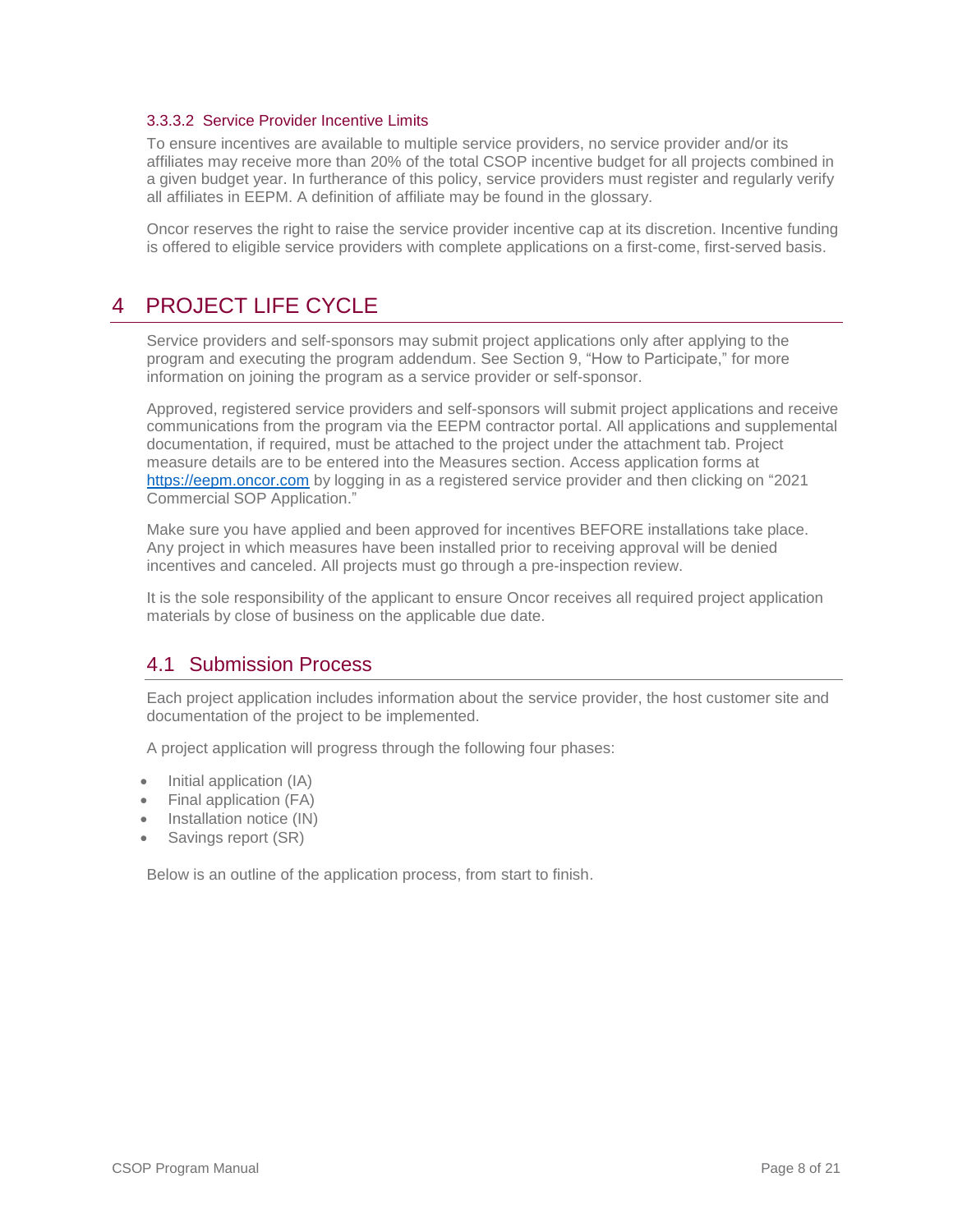

In addition, M&V projects will require a pre-data review after completion of the pre-inspection and a post-data review after completion of the post-inspection.

# <span id="page-8-0"></span>*4.1.1 Initial Application*

#### **Applying Online • Measure details • Customer Agreement• Additional Lighting Documentation**

As a first step to applying for CSOP incentives, a service provider submits an IA for Oncor to perform a preliminary review of the proposed project's feasibility. IA required fields include the project's estimated completion date, capital cost (labor, materials, taxes), service provider project and inspection contacts, and customer inspection contact.

Enter site(s) for each project using the last seven digits of the ESIID. The measure details will be updated in the measures section for each site. The measure details are used to calculate the energy savings for the new or replacement efficiency measure(s) required based on the measure type.

After entering the measure details for each project site, click on the Next button to calculate incentive amounts and generate an IA Agreement and Host Customer Agreement.

The service provider must provide a signed Customer Agreement with either a wet signature or by selecting the e-signature option in EEPM which will email the form to the appropriate signers for electronic signature.

After the Customer Agreement is signed, the submitted IA will be reviewed by the program manager. All projects require the measure details to be completed and a signed Customer Agreement before the project will be reviewed.

#### **Multiple-Site Projects**

Service providers must combine multiple sites for the same host customer in a single project. If measures are planned for a series of franchise customers or chain stores during the program year, the service provider must contact the program manager before submitting their IA or their projects may be subject to cancellation.

#### **Additional Project Documentation Requirements**

The program requires additional documentation for certain measure types and on an as-needed basis. In addition to this section, check EEPM for measure-specific requirements.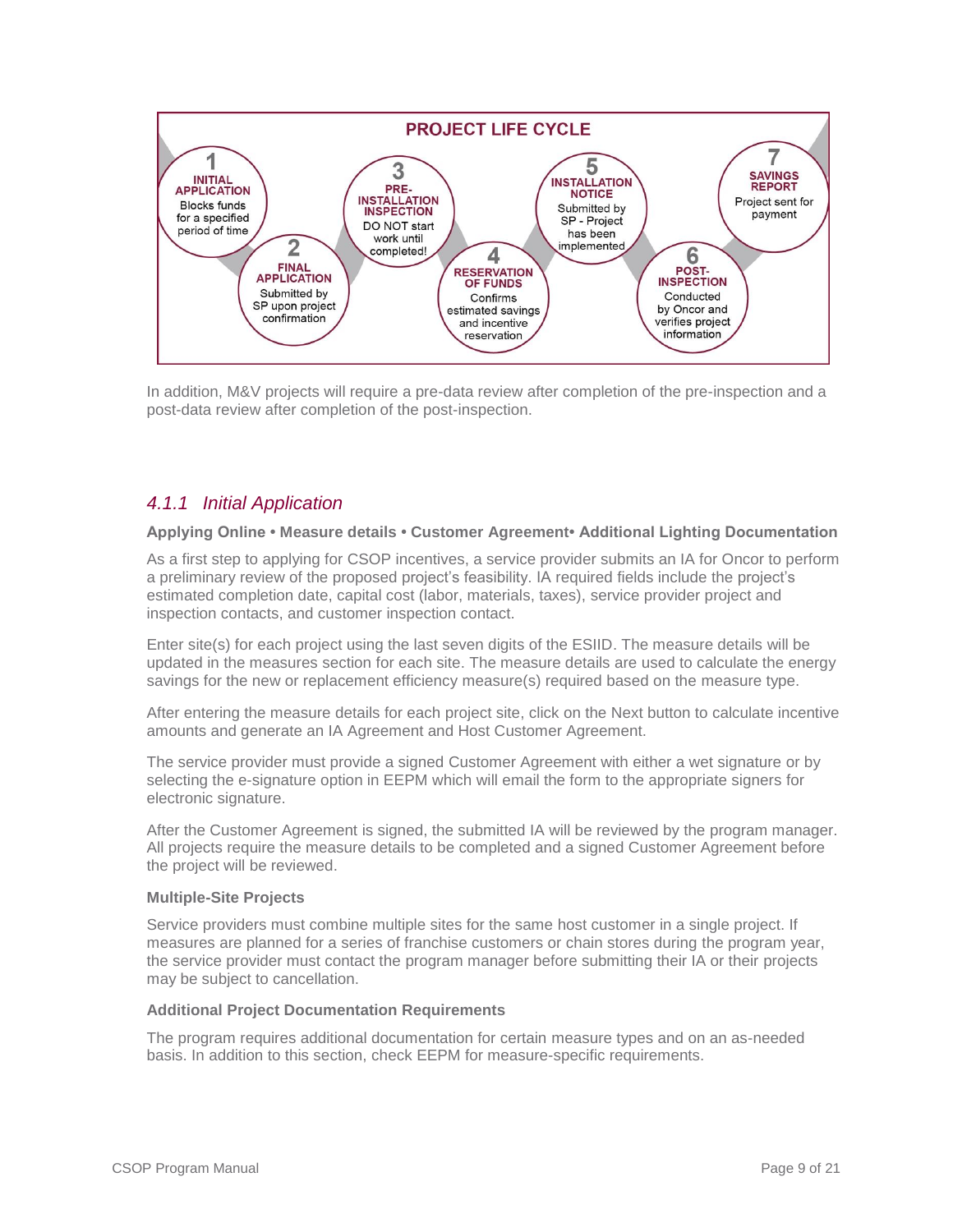# **Additional Initial Application Documentation for Lighting Projects**

Lighting projects require pre-installation equipment measure details survey, to be submitted as part of the IA. The pre-installation equipment survey is used to identify existing lighting equipment and propose the equipment to be installed.

The pre-installation equipment survey should provide the following information about all the fixtures involved in the lighting retrofit:

- A line-by-line identification of each room or area location.
- The number of fixtures (including lamp and ballast types) per area. (No more than 50 fixtures per area. This may require large areas to be broken down into multiple subsets.)
- Existing lighting controls.
- Counts of operating and non-operating fixtures by type and area.

Surveys should include all baseline lighting fixture codes, wattages and controls, regardless of whether they will be retrofitted. Fixture wattages are based on the fixture codes listed in the standard wattage table. This information should be tabulated electronically in the survey. It is advised that a floor plan, similar to what is typically posted at an exit or elevator, be provided for all lighting projects.

## **Existing Non-Operating Fixtures**

If more than 10% of the total number of existing fixtures are inoperative, the baseline wattage of the project will be adjusted upward to reflect the percentage of non-operating fixtures beyond 10% (i.e., a 12% non-operating count will have the baseline wattage adjusted by 2%).

## **Illumination Engineering Society (IES) Recommended Light Levels**

Lighting projects must meet IES recommended light levels to qualify for an incentive unless Oncor approves a project-specific exception. If you propose a lighting retrofit that reduces the number of fixtures by 15% or more, you may be required to provide a lighting simulation that includes all lighting being installed. Oncor may request a lighting simulation for any project to demonstrate it meets IES recommended light levels.

## **New Construction Lighting Project Documentation**

New construction projects may require the following signed and stamped architecture and engineering drawings:

- Site plan that clearly lists the square footage of indoor and outdoor lighting and shows the lighted area(s) with shading, cross-hatching or other visible means.
- Lighting layout.
- Lighting schedule.

# <span id="page-9-0"></span>*4.1.2 Final Application*

# **Submission in EEPM • Pre-Inspection Review • Reservation of Funds**

## **Final Application Submission**

After the IA is approved, the service provider submits a FA and any documentation required for review of the project measure(s).

Provide the required documents for the measure(s) in the attachments section of EEPM.

Required documents for more common measures include: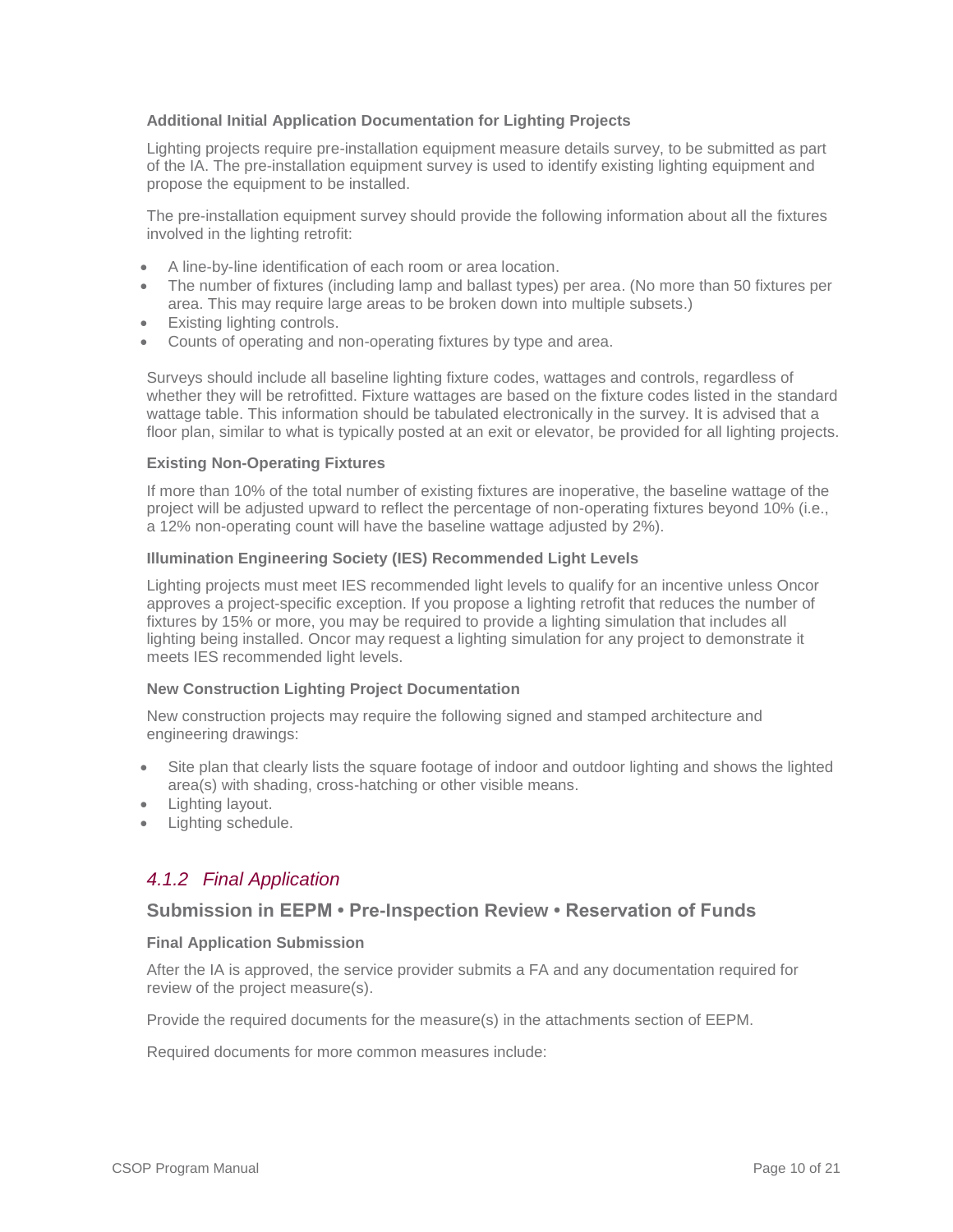- Air-Conditioning, Heating and Refrigeration Institute (AHRI) documents consolidated in a single, non-zipped, PDF file for all project sites. AHRI certificates are required for units less than 20 tons. Larger units require manufacturer specification sheets that include AHRI performance data.
- LED documents consolidated in a single, non-zipped, PDF file for all project sites, from lowest to highest wattage. Find LED documentation guidelines at [https://eepm.oncor.com](https://eepm.oncor.com/) by selecting "Commercial" under the "Resources" tab and clicking "Program Resources."
- A/E drawings for new construction lighting projects, consolidated in a PDF file.
- Any other documents required by the program manager.

Be sure to include specifications for any additional proposed equipment not specified in the measure details, providing enough information to allow for Oncor's review and approval. We recommend working closely with Oncor when surveying equipment not specified in the project measure details.

Once the project is ready to move forward, the service provider will check the "Inspection" box under the "Summary" tab. The FA must be submitted within 20 days of IA approval or the project may lose reserved funding. Service providers who do not meet the 20-day deadline may resubmit an IA for the same project, subject to availability of funds or the existence of a project waitlist.

# <span id="page-10-0"></span>*4.1.3 Pre-Inspection Review*

## **Pre-installation Inspections**

During the FA review process, Oncor may conduct a pre-installation inspection of the project site. The purpose of the inspection is to verify the baseline conditions documented in the application and feasibility of installing the proposed equipment. The pre-inspection could be a desk review of preequipment photos taken and submitted by the service provider or in some cases Oncor will contact the service provider inspection contact and complete on on-site the inspection after receipt of a complete FA. Service providers should allow ample time for completion of inspections, which may take up to two weeks, depending on project volume.

New construction projects will not require a pre-inspection.

## **Pre-inspection Process**

Pre-inspections are intended to verify the following information:

- The equipment survey submitted is accurate. For most measures, equipment quantities and nameplate information is verified. For lighting measures and cooling equipment installations that do not have a one-to-one unit replacement, pre-inspection counts must be within  $\pm 5\%$  of the total demand submitted on the survey form. If the error exceeds  $\pm$  5%, the service provider may correct the measure details, subject to re-inspection by Oncor at the service provider's expense.
- All existing equipment listed in the FA is still in place and operational in the baseline condition.
- New equipment installation, or old equipment demolition, has not begun. Any project where the replacement of measures has started prior to receiving pre-inspection and FA approval will be canceled and no payment will be made.
- Please review the Commercial Desk Inspection Checklist for Service Provides documents with photo examples for lighting, HVAC and other measures

## **Failed Pre-inspections**

If the project fails the first pre-inspection, Oncor may, in its sole discretion, either (i) cancel the project, releasing all or some portion of the reserved incentive funds, or (ii) allow the service provider to take corrective action, which will require re-inspection by Oncor. If Oncor allows the service provider to take corrective action, the service provider shall pay for each additional inspection. If the project fails any re-inspection, Oncor will have a similar right to disqualify the project or allow the service provider to take corrective action subject to additional inspections at the service provider's expense.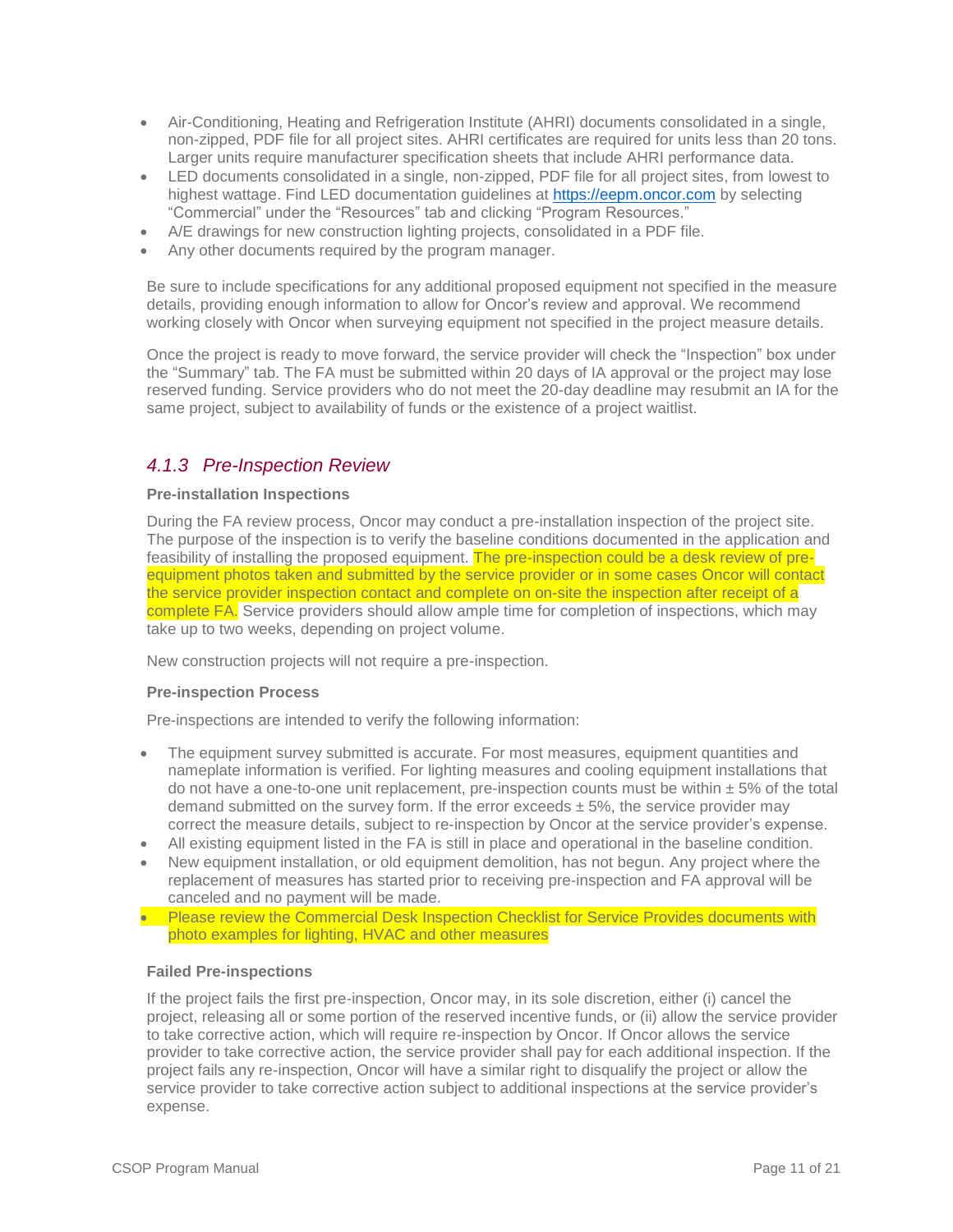You will receive notification via EEPM of pre-inspection approval, rejection or any needed amendments to the FA.

## **Corrections to Your Final Application**

In the case of retrofit measures, if equipment is removed or not operational during the preinspection, the incentive amount may be reduced or the project may be rejected or canceled. If the project is rejected for corrections, the service provider will have 15 days to resubmit the corrected FA. Otherwise, the project may be canceled.

## **Discrepancies Between the Initial Application and Final Application**

If the FA incentive estimates differ from the incentive funds reserved in the IA, the FA savings and incentive estimates will take precedence over the IA, as the FA should include a more detailed and accurate estimate of demand and energy savings. Where FA estimates are lower than those approved in the IA, final incentives will be adjusted downward accordingly. In some cases, FA estimates may be higher than amounts approved in the IA. If all incentive funds have already been reserved, project incentives will be limited to the amount reserved in the IA.

# Reservation of Funds

Within 10 days of notification of pre-inspection approval, the service provider must provide a signed Reservation of Funds Agreement with either a wet signature or by selecting the e-signature option in EEPM which will email the form to the appropriate signers for electronic signature. After program manager approval of this FA, including a signed reservation of funds form, incentive funding is reserved for your project.

# <span id="page-11-0"></span>*4.1.4 Pre-Measurement Data Review for M&V Projects*

For M&V projects, after pre-inspection approval, the service provider will conduct any required premeasurement for the project. If required, the Inspection Manager will provide a sampling schedule to the service provider.

Upon completion of any required pre-measurements per the Oncor approved M&V Plan, the service provider will attach a summary of the data and supporting data worksheets in EEPM. The program manager can provide sample worksheets in the required format for many measures upon request. The service provider will then submit the project back to Oncor for pre-measurement data review.

# Reservation of Funds

Within 10 days of notification of pre-inspection approval and completion any required pre-data review, the service provider must provide a signed Reservation of Funds Agreement with either a wet signature or by selecting the e-signature option in EEPM which will email the form to the appropriate signers for electronic signature. After program manager approval of this FA, including a signed reservation of funds form, incentive funding is reserved for your project.

# <span id="page-11-1"></span>*4.1.5 Installation Notice*

**Commencing Work • Updates to Measure Details • Installation Notice Customer Certification • Completed Project Documentation • Post-Inspection Review • Savings Report**

# Commencing Work

After the FA is approved, the service provider may commence work on the project. Upon completion of the work, the Service Provider submits the IN to notify the program that your project is ready for post-inspection review.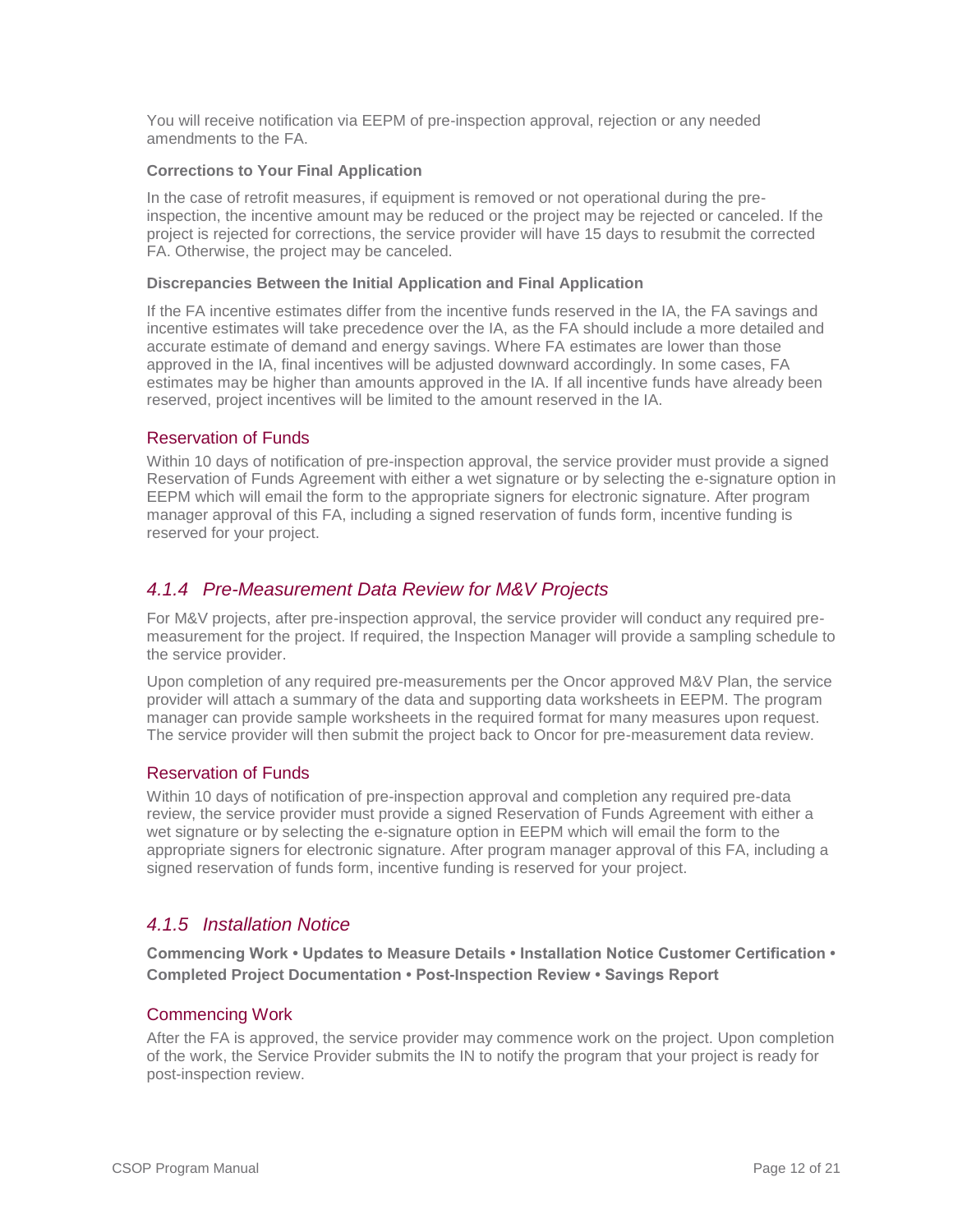Oncor reserves the right to request proof of materials purchased and/or proof that customer funding has been secured. Failure to provide the requested information may result in the cancellation of the project and release of the reserved funds.

# Updates to Measure Details

#### **Unanticipated Changes During Installation**

If there were any changes to project equipment or metrics during installation, the service provider must update measure details for each project site and attach all supporting documents for any changes to the post equipment.

Only the post-retrofit equipment should be updated by the service provider in the measure details. No changes should be made to the pre-retrofit equipment in the measure details that was approved by Oncor during the FA phase.

## Installation Notice Customer Certification

After making any necessary updates to measure details and recalculating incentive amounts, the service provider must provide a signed Installation Notice Customer Certification with either a wet signature or by selecting the e-signature option in EEPM which will email the form to the appropriate signers for electronic signature.

## Completed Project Documentation

The signed IN customer certification must be provided as part of the project documentation, along with copies of invoices. Invoices should be itemized by product and include the cost of materials and labor related to the scope of the project being submitted for an incentive. Upload all required documents for the measures in the "Attachments" section in EEPM.

#### **Cooling Equipment Documentation Requirements**

After installing new cooling equipment, the service provider must conduct a post-installation equipment survey and document the results in the "post-retrofit equipment" section of the project measure details. The required data includes installed equipment type, model number, serial number, capacity, and efficiency.

For each project, the service provider is required to submit additional information, including:

- Cooling equipment description and location.
- Mechanical design drawings.
- Manufacturer's documentation of the rated efficiency of all newly installed cooling equipment, based upon AHRI test conditions. This documentation will be in the form of manufacturer cut sheets or factory performance test results that document the part load performance of the equipment.
- For units under 20 tons, the service provider must provide the AHRI documentation. This information may be found at [www.ahridirectory.org/ahridirectory/pages/home.aspx](http://www.ahridirectory.org/ahridirectory/pages/home.aspx).

#### **New Construction Project Documentation Deadlines**

New construction project applications must be submitted in EEPM no later than four months after a permanent electric service meter is installed. If construction on any such project is not complete four months after installation of the permanent electric service meter, the project may still be eligible for the program, provided:

- The project is submitted to EEPM no later than four months after the permanent electric service meter is installed; and
- The project sponsor notifies the appropriate Oncor program manager of the delay in construction completion and the Oncor program manager approves an extended construction completion date.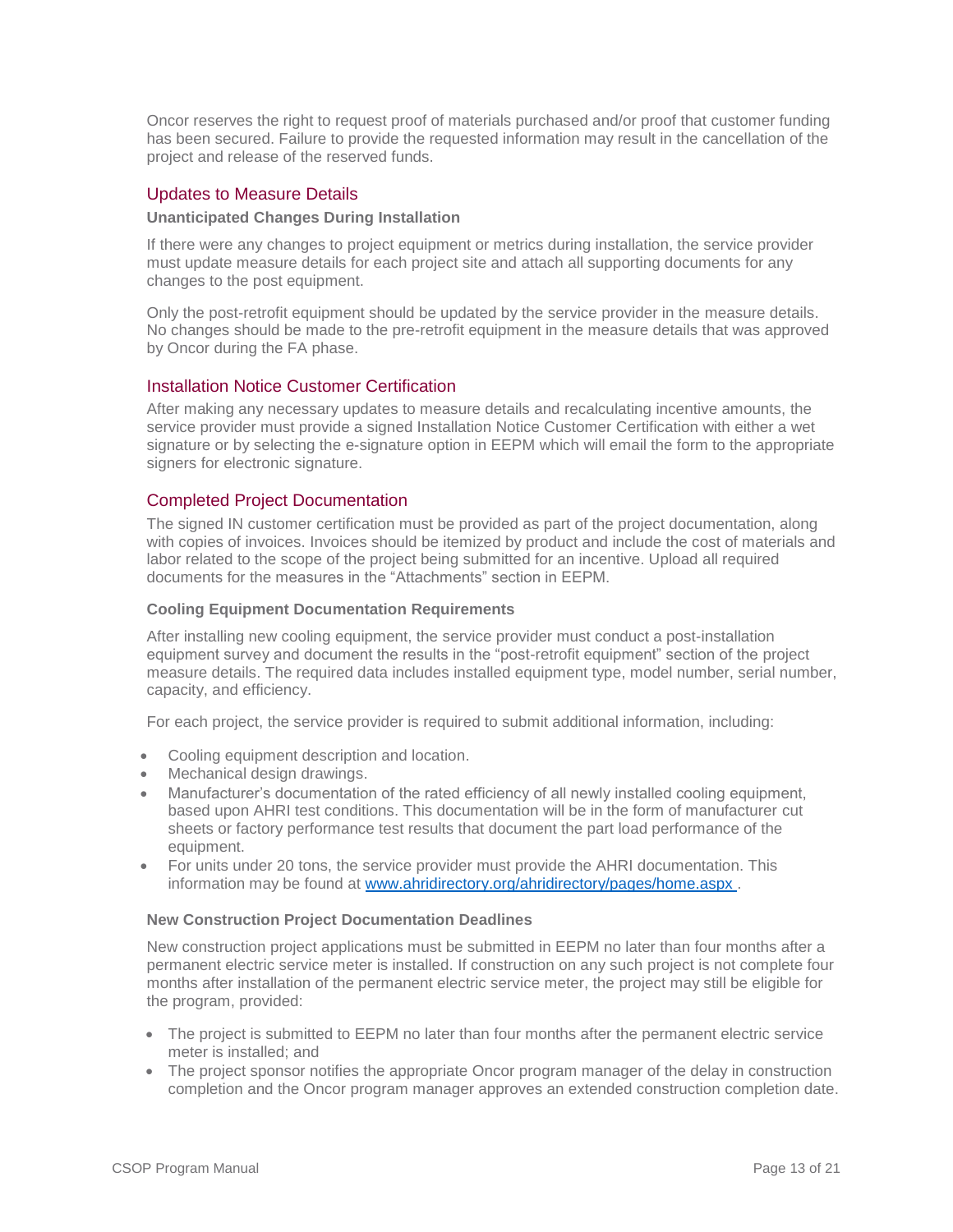That extension may be for up to 60 calendar days, as determined by the Oncor program manager in his/her sole discretion.

# Installation Notice

After all required documents are attached in EEPM, submit the IN to notify the program your project is ready for post-inspection review.

Once a project is post-inspected and approved by the program, you will be notified via EEPM.

# <span id="page-13-0"></span>*4.1.6 Post-Inspection Review*

The post-inspection will follow a process similar to the pre-inspection. See Sections 4.1.2 and 5.2 for more information. Once a project is post-inspected and approved by the program, you will be notified via EEPM.

# <span id="page-13-1"></span>*4.1.7 Post-Measurement Data Review for M&V Projects*

For M&V projects, after post-inspection approval, the service provider will conduct any required postmeasurement for the project. If required, the Inspection Manager will provide a sampling schedule to the service provider.

Upon completion of any required post-measurements per the Oncor approved M&V Plan, the service provider will attach a summary of the data and supporting data worksheets in EEPM. The program manager can provide sample worksheets in the required format for many measures upon request. The service provider will then submit the project back to Oncor for post-measurement data review.

# <span id="page-13-2"></span>*4.1.8 Savings Report*

## **Savings Report Content • Incentive Approval and Processing**

After passing post-inspection review (and post-data review for M&V projects), the service provider must provide a signed Savings Report (SR) with either a wet signature or by selecting the esignature option in EEPM which will email the form to the appropriate signers for electronic signature. The program manager will notify the service provider when the Savings Report is available in EEPM for signature.

The SR is the primary reporting instrument used throughout the program production period, reflecting the final kWh and peak kW savings, the final incentive amount, and serving as an invoice to the program for project incentives. The SR includes project information, estimated energy savings, incentive payments or reductions, other supporting data and the service provider name and signature.

The SR requires a service provider's review and acceptance. A service provider must sign the SR in EEPM no later than 10 days after the project has been post-inspected. The project may be canceled and all incentives forfeited if the SR is not signed within this time frame. Maintain a copy of the SR in your records for a period of four years.

After submission of the SR, the program will request any additional information needed or approve the SR and process the incentive performance payment.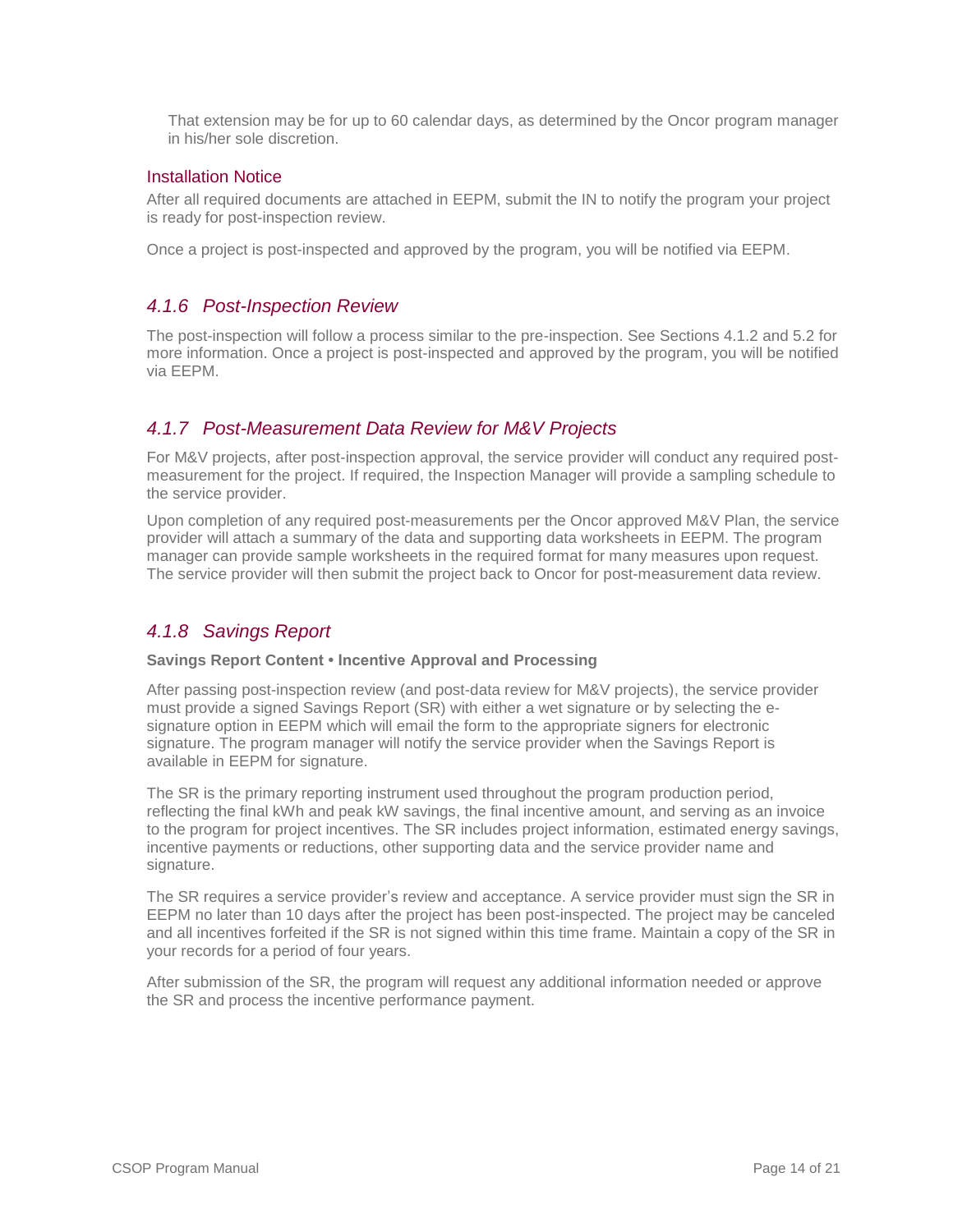# <span id="page-14-0"></span>5 INCENTIVE APPROVAL

During any phase of the project (IA, FA, IN, SR), if any documentation submitted in EEPM to Oncor, does not support the proposed measure(s) and the accuracy of the savings estimates, then Oncor at its sole discretion may cancel the project.

# <span id="page-14-1"></span>5.1 Project Evaluation Criteria

Oncor may reject a project application for any reason in its sole discretion, including:

- The project application is received after the budget for the program has been fully committed.
- Required submittals are not received by deadlines stated in this program manual.
- The applicant fails to meet program eligibility requirements as determined by Oncor in its sole discretion.
- The applicant is found to have made material misrepresentations in the project application.
- The applicant fails to comply with applicable federal, state and local laws and regulations.
- Changes in laws or regulations occur that directly affect the program.
- Oncor, in its sole discretion, determines the applicant is incapable of fulfilling the terms and conditions of the program.
- Measures were installed prior to pre-inspection.
- Measures installed do not meet eligibility criteria.
- The applicant did not provide correct and complete information such as:
	- o Service provider project contact.
	- o Service provider inspection contact.
	- $\circ$  Customer inspection contact. (Note the customer inspection contact should not be the same as the service provider inspection contact unless the service provider is a self-sponsor.)

Oncor may request clarification of, or additional information about, any item submitted as part of the project application. Applicants must respond to such requests within the time period specified by Oncor. If the clarification or additional information provided is not sufficiently responsive, Oncor may, at its sole discretion, request additional information or discontinue its evaluation of the submittal. Any applicant submitting an unsuccessful project application may reapply for project funding by submitting another project application. However, the applicant will lose its initial position in the order of submittal for budget reservation purposes, if applicable.

# <span id="page-14-2"></span>5.2 Inspections

Oncor performs post-installation site and **desk reviews** inspections for the CSOP projects. Service providers should allow ample time for completion of inspections, which may take up to two weeks, depending on project volume. Although Oncor performs inspections to verify baseline conditions or completed projects, Oncor provides no warranty or endorsement with respect to any project, including, without limitation, the work completed, the equipment or measures installed, or any energy savings relating to a project. For larger lighting projects with a large number of rooms and fixture types the service provide can submit the project with in both the FA and IN stage and the program manager with request the inspection manager to identify which areas will need photos for the desk review if an on-site inspection is required the inspector let the inspection contact know which fixture will need to be accessed for photos once they are meet at the site.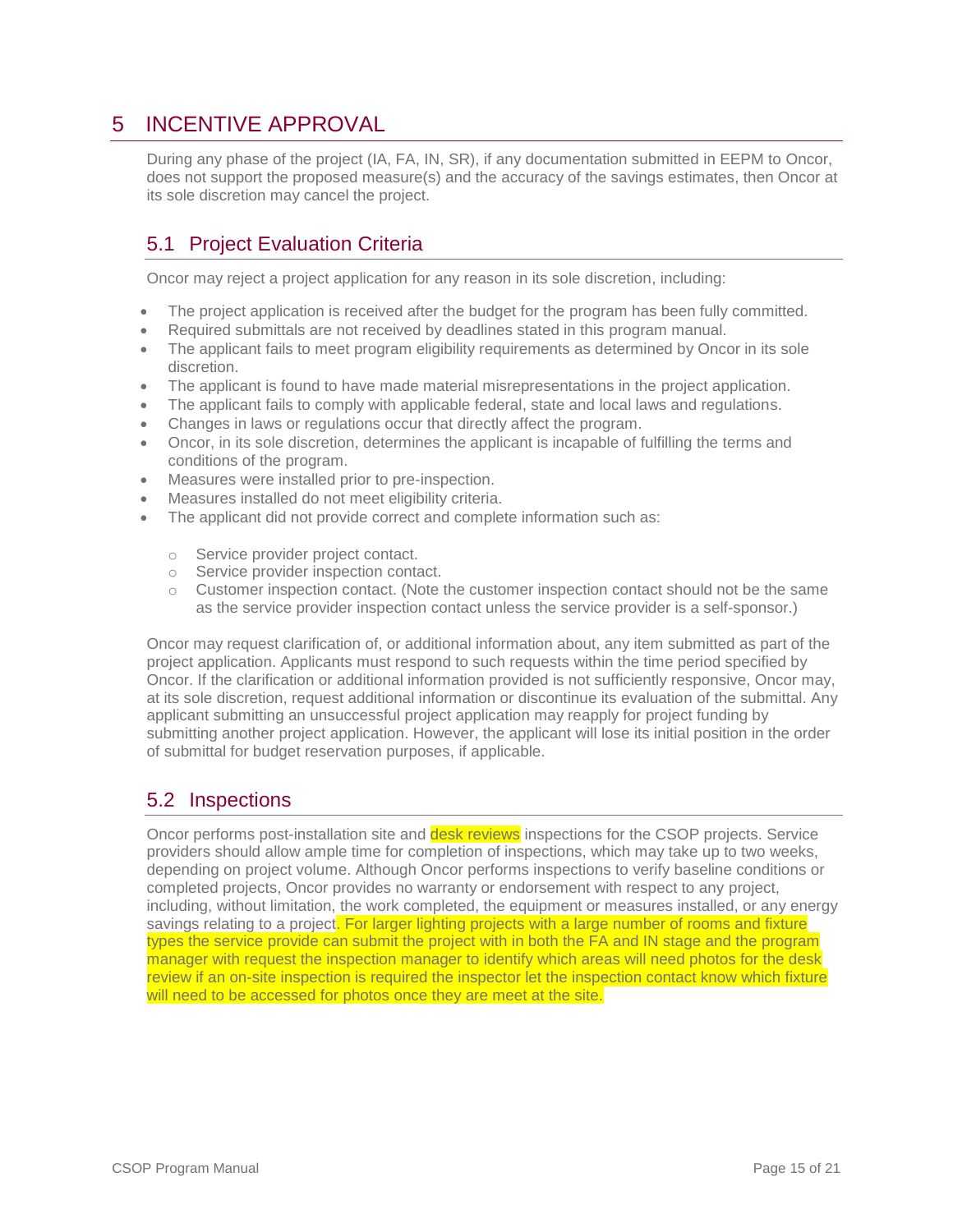## **Personnel Required On-Site**

The service provider and/or personnel who completed the required measure details will be required to be on-site during pre- and post-installation inspections for projects requiring an on-site inspection. The presence of at least one service provider representative who is familiar with the project and the facility will ensure all parties can identify any discrepancies simultaneously. The service provider will provide all equipment required by the inspector to inspect the project site, including ladders and lifts, at the service provider's expense.

#### **Required Electrical or HVAC Disruptions**

When electrical measurements are necessary, the service provider representative(s) will be required to perform any necessary disruptions in equipment operation, the opening of any electrical connection boxes or the connection of current and power transducers.

When it is necessary to determine the operability of an existing HVAC/chiller system in cooling mode, the representative(s) will be required to perform any necessary disruptions or configuration changes in system operation to demonstrate such operability. If the inspection cannot be completed in a timely manner because the service provider is unfamiliar with the facility or project, the project site will fail the inspection.

## Post-Installation Inspections

During the IN review process; Oncor will perform either a complete project inspection or an inspection of a random sample of measures using a statistically representative number of project sites. Some projects may accept photo documentation and conduct a desk review of post equipment photos taken and submitted by the service provider

Oncor will contact the service provider and conduct a post-installation inspection of the project site after the receipt of a complete IN. The inspection shall verify the equipment specified in the FA has been installed and is operating as described in the submitted IN. For most measures, the accuracy of the equipment quantity and nameplate information is verified. For lighting measures, the measures observed during the inspection must be within  $\pm$  5% of the total demand submitted on the survey form.

Oncor reserves the right to reject any installed energy efficiency measure for any of the following reasons in its discretion:

- Poor workmanship.
- Service provider or host customer modification to the installed measure.
- Lack of UL listing.
- Measure not operating correctly.
- Measure or its installation poses a safety hazard.
- Measure or its installation poses an environmental hazard.
- Non-permissible access for verification for installed measures.
- Measure does not comply with local or state building codes or standards listed in the TRM.
- Measure does not comply with National Electric Code or National Electric Safety Code.
- Failure to comply with Oncor CSOP requirements or any applicable laws or regulations.

#### **Failed Post-Inspections**

If a project site fails an inspection, Oncor may, in its sole discretion, either (i) cancel the project, releasing all or some portion of the reserved incentive funds; or (ii) allow the service provider to take corrective action, which will require re- inspection by Oncor prior to the approval of the IN. If Oncor allows the service provider to take corrective action, the service provider shall pay for each additional inspection.

Oncor reserves the right to reject any installed measure for any reason in its sole discretion.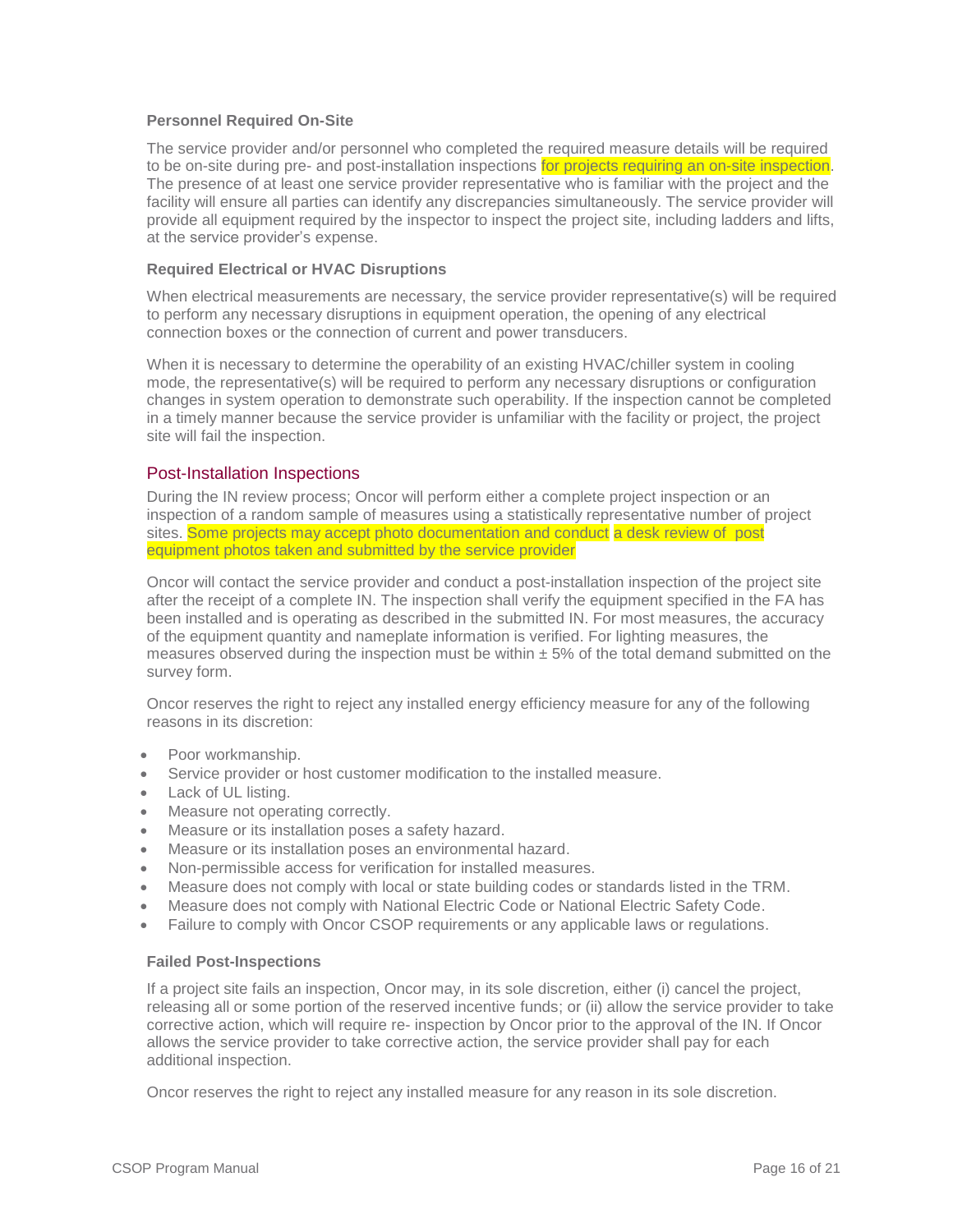# <span id="page-16-0"></span>6 INCENTIVE PAYMENT

Incentives will be paid after the project is complete, Oncor has determined all requirements for the project and participation in the program have been met, and the SR is approved. The SR will serve as the service provider's invoice for incentive payments, and incentives will be paid to the service provider in one installment.

Actual incentive payment is contingent upon the project's verified savings and will not exceed the amount in the Reservation of Funds Agreement. Changes in the scope of a project will not be eligible for incentives after execution of the Reservation of Funds Agreement; however, Oncor may, in its sole discretion, reduce or eliminate any incentive payments specified in a Reservation of Funds Agreement based on its determination that any requirements for the project or participation in the program have not been met.

# <span id="page-16-1"></span>6.1 Adjustments to Incentives Following Post-Inspections

Oncor may adjust incentive payments based on findings from on-site inspections and review of project data.

After inspections are completed, all installations will be evaluated on a measure-by-measure basis to calculate an adjustment factor for energy savings and incentive payments.

In the event the service provider disagrees with the payment adjustment, the service provider may request all information be reviewed again after additional clarifying information is provided by the service provider. However, final payment adjustments will be at the sole discretion of Oncor.

# <span id="page-16-2"></span>7 IMPORTANT PROGRAM DATES AND DEADLINES

# Project Application Submissions

The EEPM portal will begin accepting 2021 program applications on January 14, 2021 and project applications on January 14, 2021. An approved program application is required before you can begin any project applications in EEPM.

# Completed Installations

Projects must be completed by November 15, 2021, to receive incentives in the current year. All projects should close on or before their completion date as indicated in EEPM.

# Savings Reports

Final SRs must be submitted to Oncor no later than November 15, 2021, at 5 p.m. Central Time. An extension for your SR may be granted if requested by September 15, 2021.

# Project Installation Deadline Extension Requests

The service provider must notify the Program Manager by September 15, 2021, if the project will not be completed by November 15, 2021, as that will require the project to be rolled over to the 2022 program year. If notification is not received by September 15, 2021, and the project is not completed by November 15, 2021, then Oncor may, in its sole discretion, cancel the project and declare it ineligible for any or all incentives.

## **2020 Rollover Projects**

A 2021 project rolled over to the 2022 program year must be completed by May 31, 2022. If the project is not completed by May 31, 2022, then Oncor may, in its sole discretion, cancel the project and declare it ineligible for any or all incentives.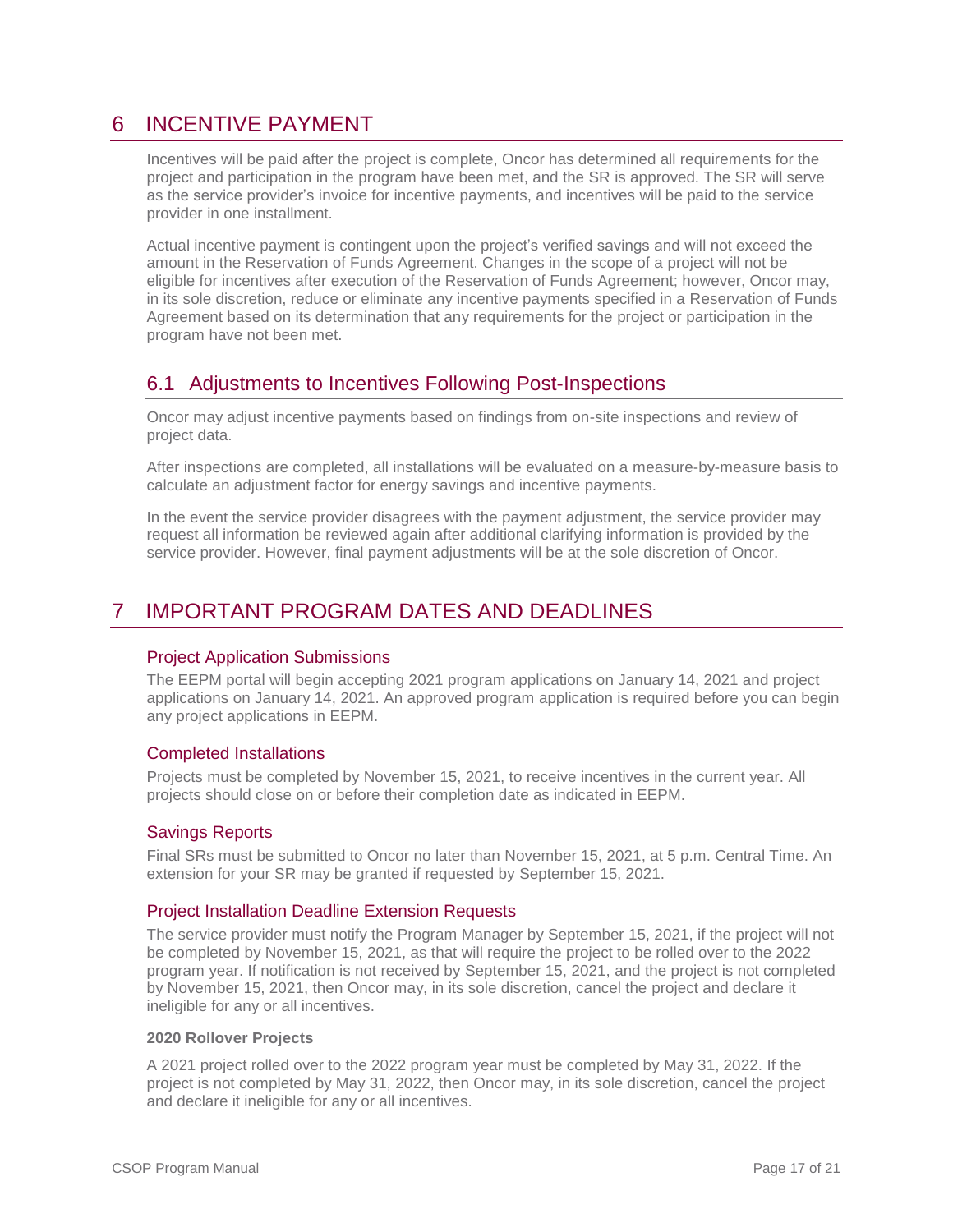# <span id="page-17-0"></span>8 WAITLISTED PROJECTS

Projects will be waitlisted when all program funding is reserved. As additional funding becomes available, the funds will be offered to projects on the waitlist in the order they are submitted. Should a project be waitlisted, the service provider should not proceed with the project until notified by Oncor that funding has become available, all required paperwork has been completed and the project has passed pre-inspection.

# <span id="page-17-1"></span>9 HOW TO PARTICIPATE



# <span id="page-17-2"></span>9.1 Service Provider Eligibility and Requirements

Each service provider must register in EEPM, provide documentation of required insurance, enter into the umbrella contract, apply to and be accepted to participate in the CSOP and execute the program addendum with Oncor to participate in the program. By executing the Program Addendum, Service Provider warrants and represents that it is aware of and complies with all of the Contract Documents. Service Provider also warrants and represents that it meets or exceeds all of the following qualifications:

- Evidence of possession of all applicable licenses required under state law and local building codes
- Can produce the required proof of insurance and evidence of possession of all building permits required by governing jurisdictions
- Can produce evidence that any subcontractors used carry the insurance requirements as required by Service Provider
- Service Provider warrants and represents that the Project meets all applicable federal, state, and local laws and regulatory requirements

# <span id="page-17-3"></span>*9.1.1 Service Provider Application Criteria*

Oncor requires applicants to demonstrate their financial, technical and managerial qualifications to help ensure projects will be successful in delivering the estimated demand and energy savings, and the applicant is committed to fulfilling program objectives and is competent to complete the proposed project.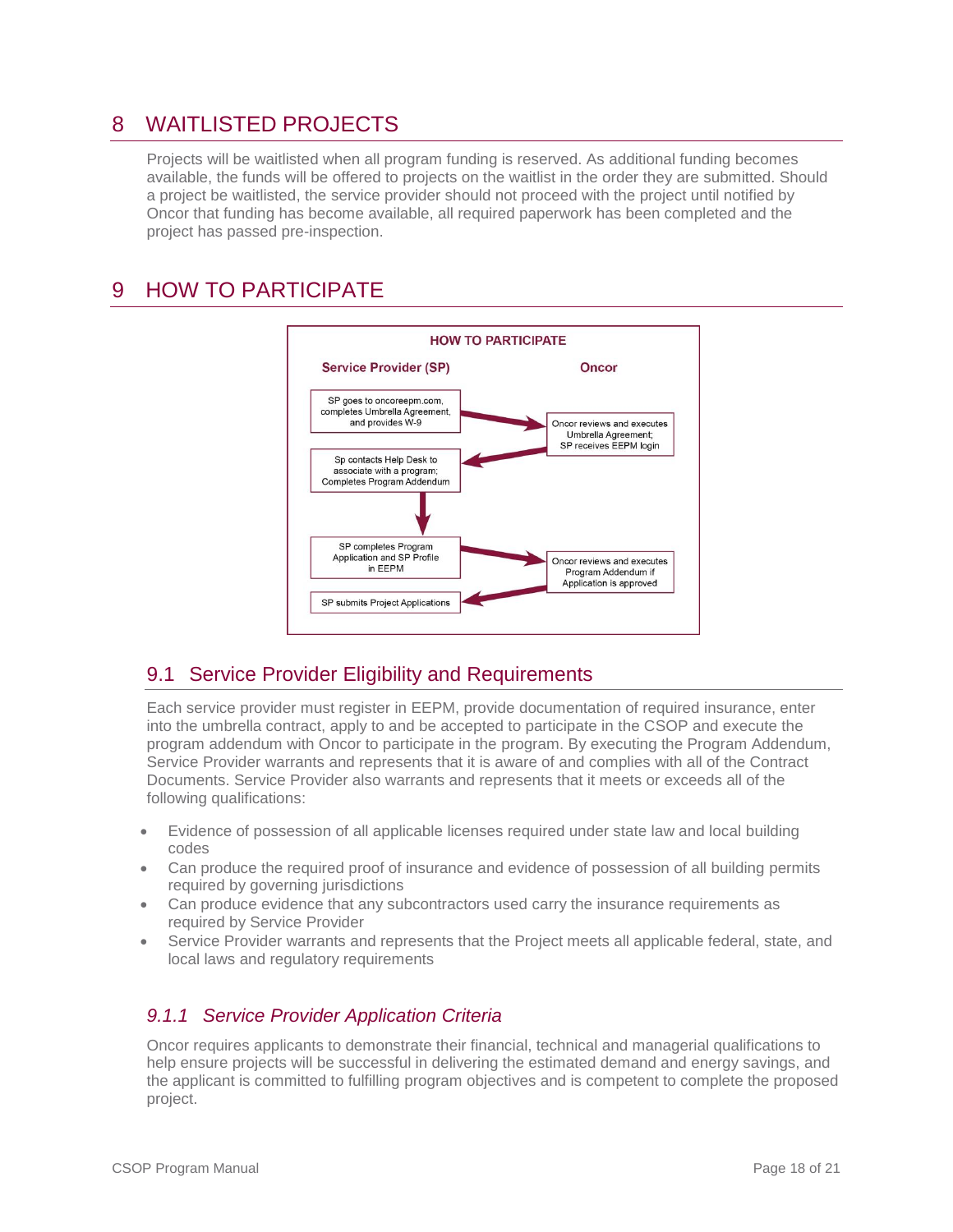Any service provider meeting the CSOP application requirements that propose to install eligible commercial energy efficiency measures at the site of an Oncor commercial customer is eligible to participate in the CSOP as a service provider. Eligible service providers may include:

- National or local energy service companies.
- Retail electric providers.
- National or local companies that provide energy-related services (e.g., contracting) or products (e.g., lighting and HVAC equipment manufacturers and distributors).
- Self-sponsors whose commercial peak demand exceeds 50 kW. Self-sponsors should contact the program manager for specific eligibility requirements.

# <span id="page-18-0"></span>*9.1.2 Registering and Applying as a Service Provider*

## **Step 1: Register on the Service Provider Portal**

The EEPM service provider portal can be accessed at [https://eepm.oncor.com](https://eepm.oncor.com/) . Click on "Sign Up or Learn More" at the bottom to read our agreement (also known as the umbrella contract). Then provide your company name and federal tax ID number, and click "Next" to complete and submit your application. Oncor will review your application and, upon approval, provide you with a username and password for our EEPM system.

Once you receive your login and password, log into EEPM and complete your service provider profile.

## **Step 2: Insurance Documentation Required**

Workers compensation, general liability and automobile insurance are each required to become an approved service provider. To learn more, choose "Commercial" from the "Resources" tab and then click on "Standards and Inventory Forms Information" to access the insurance requirements at [https://eepm.oncor.com](https://eepm.oncor.com/) .

Self-sponsors that have an investment grade credit rating received from and documented by your insurance agent may request to self-insure but will only be accepted upon review and approval by Oncor. If participant's credit rating—as determined by Fitch Ratings, Moody's or S&P Global Ratings—does not fall below BBB-, Baa3 and BBB-, respectively, the participant may elect to selfinsure any of the insurance requirements. For self-sponsors electing to self-insure, Oncor will conduct a credit check annually to verify credit standings.

## **Step 3: Complete Program Application and Sign Program Addendum**

Request association with the CSOP by contacting the EEPM help desk at 866-258-1874 or eep[msupport@oncor.com](mailto:support@oncor.com) . Then, complete the program application and sign the program addendum. The service provider must provide a signed program addendum with either a wet signature or by selecting the e-signature option in EEPM which will email the form to the appropriate signers for electronic signature.

Oncor will not entertain proposed modifications to the standard offer program addendum unless unique circumstances merit and require revision at the sole discretion of Oncor. Applicants are urged to review the sample program addendum prior to submitting a project application.

Oncor will notify applicants of their application status within 10 business days of submitting the application. If Oncor approves a program application, it will execute the program addendum. Once the program application is approved by Oncor, projects can be submitted for approval via EEPM.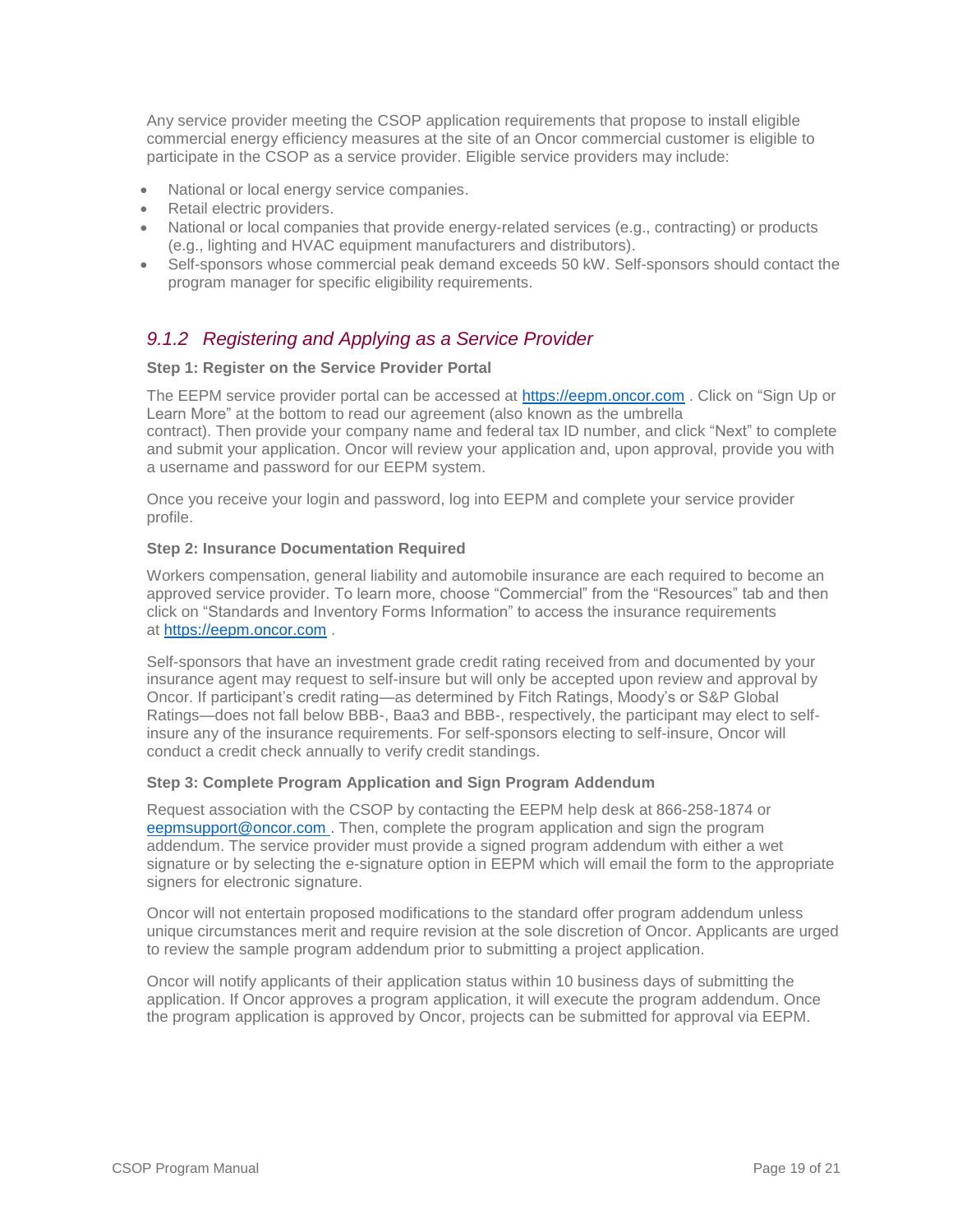Program addendums are ongoing but terminable for events of default by the service provider, as well as by Oncor at will. This allows the service provider to avoid resubmitting a new program addendum each program year; however, it does require the service provider to submit updated documentation for each program year through EEPM. It is solely the responsibility of the service provider to make Oncor aware of changes required to the documentation and provide hard copies of such documentation. Failure to provide documentation may be a breach of the program addendum, which can be grounds for termination of the addendum with the service provider.

**The program addendum does not in any way guarantee the service provider funding during the program year of the program addendum. The program addendum does not in any way obligate Oncor to the CSOP.**

# <span id="page-19-0"></span>9.2 Termination of Program Addendums

Oncor may terminate any or all program addendums, in whole or in part, at any time in its sole discretion, by providing written notice of termination to the service provider. The notice of termination will specify the effective date of any termination and that the program addendum is terminated in its entirety.

In the event a program addendum is terminated by Oncor, the service provider will finish any project already commenced that cannot be discontinued without breaching the Customer Agreement. Oncor will have no obligations with respect to any contractual obligations entered into between the host customer and service provider after the service provider's receipt of Oncor's notice of termination.

In the event the program is terminated, Oncor's only liability will be to pay the service provider the unpaid balance due to the service provider for the portion of a project already commenced that cannot be discontinued without breaching the Customer Agreement.

Oncor may refuse a service provider the opportunity to complete an addendum in the CSOP for any reason in Oncor's sole discretion, including based on the service provider's prior participation in the program or any other energy efficiency program offered by Oncor or another utility sponsor. Please refer to the umbrella contract and program addendum for actual termination provisions. Please note this section is only a summary of certain terms in the umbrella contract and program addendum, and the terms of the actual umbrella contract and program addendum supersede and control over this summary in the event of any conflict.

# <span id="page-19-1"></span>10 PROGRAM RESOURCES

- EEPM service provider portal: [https://eepm.oncor.com](https://eepm.oncor.com/)
- **Customer website:** [www.takealoadofftexas.com](http://www.takealoadofftexas.com/)
- EEPM Help Desk: eep[msupport@oncor.com](mailto:support@oncor.com) or 866-258-1874
- EEPM Insurance: [eepminsurance@oncor.com](mailto:eepminsurance@oncor.com) or 866-258-1874
- PUCT: [www.puc.texas.gov/agency/rulesnlaws/subrules/electric/Electric.aspx](http://www.puc.texas.gov/agency/rulesnlaws/subrules/electric/Electric.aspx)
- Texas TRM: [www.texasefficiency.com/index.php/emv](http://www.texasefficiency.com/index.php/emv)
- Electric Reliability Council of Texas (ERCOT): [www.ercot.com](http://www.ercot.com/)
- Umbrella Contract
- CSOP Program Addendum
- IA Agreement
- Customer Agreement
- Reservation of Funds Agreement
- Installation Notice Customer Certification
- Savings Report
- Insurance Requirements
- Oncor Core Values